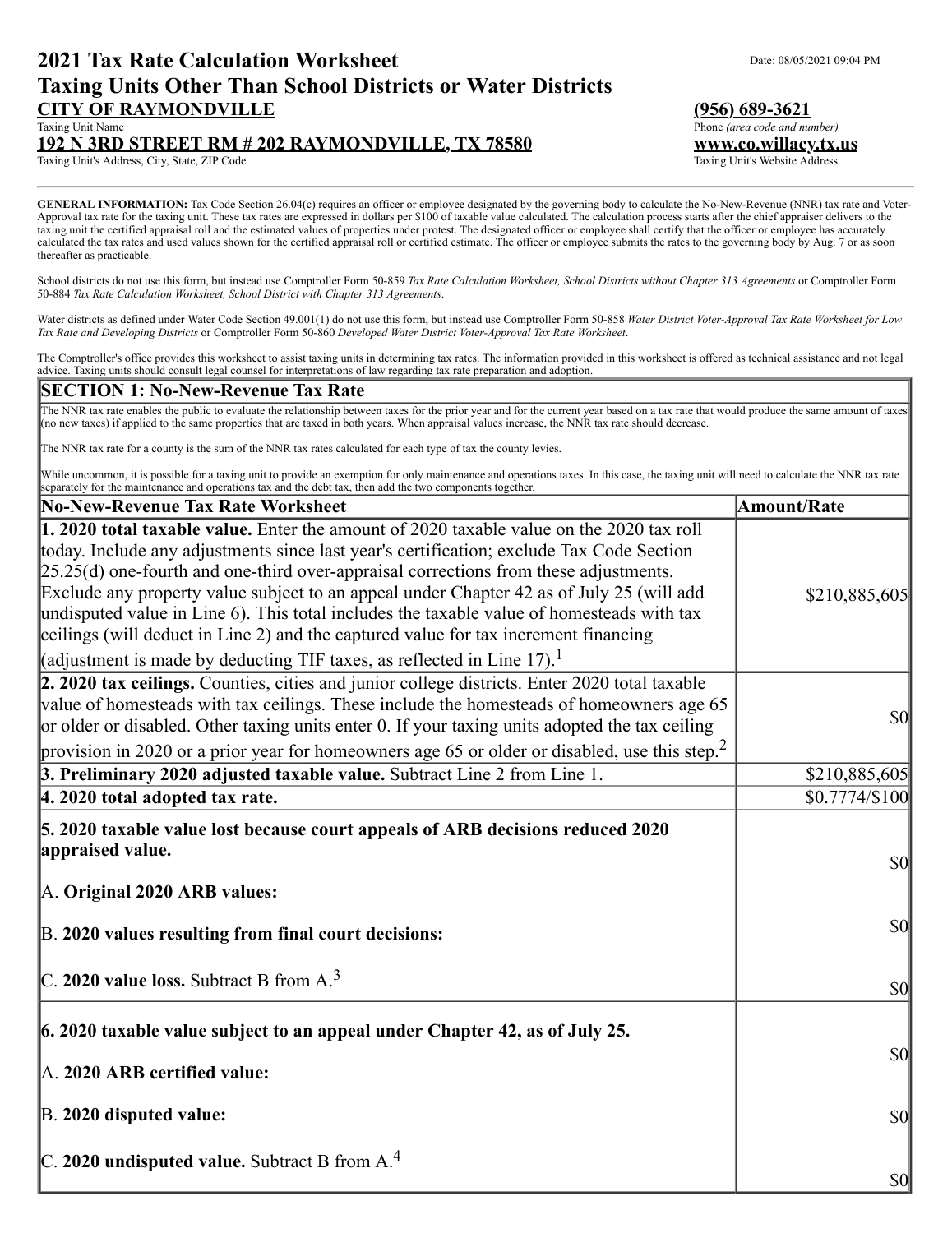| 7. 2020 Chapter 42 related adjusted values Add Line 5C and Line 6C.                                                                                                                                                                                                                                                                                                                                                                                                                    | \$0           |
|----------------------------------------------------------------------------------------------------------------------------------------------------------------------------------------------------------------------------------------------------------------------------------------------------------------------------------------------------------------------------------------------------------------------------------------------------------------------------------------|---------------|
| 8. 2020 taxable value, adjusted for actual and potential court-ordered adjustments.<br>Add Line 3 and Line 7.                                                                                                                                                                                                                                                                                                                                                                          | \$210,885,605 |
| $\vert$ 9. 2020 taxable value of property in territory the taxing unit deannexed after Jan. 1,                                                                                                                                                                                                                                                                                                                                                                                         | \$0           |
| <b>2020.</b> Enter the 2020 value of property in deannexed territory. <sup>5</sup>                                                                                                                                                                                                                                                                                                                                                                                                     |               |
| 10. 2020 taxable value lost because property first qualified for an exemption in 2021. If<br>the taxing unit increased an original exemption, use the difference between the original<br>exempted amount and the increased exempted amount. Do not include value lost due to<br>freeport, goods-in-transit, temporary disaster exemptions. Note that lowering the amount or<br>percentage of an existing exemption in 2021 does not create a new exemption or reduce<br>taxable value. |               |
| A. Absolute exemptions. Use 2020 market value:                                                                                                                                                                                                                                                                                                                                                                                                                                         | \$124,510     |
| B. Partial exemptions. 2021 exemption amount or 2021 percentage exemption times 2020<br>value:                                                                                                                                                                                                                                                                                                                                                                                         | \$79,736      |
| C. Value loss. Add A and $B^5$ .                                                                                                                                                                                                                                                                                                                                                                                                                                                       | \$204,246     |
| 11. 2020 taxable value lost because property first qualified for agricultural appraisal<br>$(1-d \text{ or } 1-d-1)$ , timber appraisal, recreational/scenic appraisal or public access airport<br>special appraisal in 2021. Use only properties that qualified in 2021 for the first time; do<br>not use properties that qualified in 2020.                                                                                                                                          |               |
| A. 2020 market value:                                                                                                                                                                                                                                                                                                                                                                                                                                                                  | \$0           |
| B. 2021 productivity or special appraised value:                                                                                                                                                                                                                                                                                                                                                                                                                                       | \$0           |
| C. Value loss. Subtract B from $A$ . <sup>7</sup>                                                                                                                                                                                                                                                                                                                                                                                                                                      | \$0           |
| 12. Total adjustments for lost value. Add lines 9, 10C and 11C.                                                                                                                                                                                                                                                                                                                                                                                                                        | \$204,246     |
| 13. 2020 captured value of property in a TIF. Enter the total value of 2020 captured<br>appraised value of property taxable by a taxing unit in a tax increment financing zone for<br>which 2020 taxes were deposited into the tax increment fund. <sup>8</sup> If the taxing unit has no<br>captured appraised value in line 18D, enter 0.                                                                                                                                            | $ 10\rangle$  |
| 14. 2020 total value. Subtract Line 12 and Line 13 from Line 8.                                                                                                                                                                                                                                                                                                                                                                                                                        | \$210,681,359 |
| 15. Adjusted 2020 total levy. Multiply Line 4 by Line 14 and divide by \$100.                                                                                                                                                                                                                                                                                                                                                                                                          | \$1,637,836   |
| 16. Taxes refunded for years preceding tax year 2020. Enter the amount of taxes refunded<br>by the taxing unit for tax years preceding tax year 2020. Types of refunds include court<br>decisions, Tax Code Section 25.25(b) and (c) corrections and Tax Code Section 31.11<br>payment errors. Do not include refunds for tax year 2020. This line applies only to tax years<br>preceding tax year $2020$ <sup>8</sup>                                                                 | \$8,62        |
| 17. Adjusted 2020 levy with refunds and TIF adjustment. Add Lines 15 and 16. $^{10}$                                                                                                                                                                                                                                                                                                                                                                                                   | \$1,646,45    |
| 18. Total 2021 taxable value on the 2021 certified appraisal roll today. This value<br>includes only certified values or certified estimate of values and includes the total taxable<br>value of homesteads with tax ceilings (will deduct in Line 20). These homesteads include<br>homeowners age 65 or older or disabled. <sup>11</sup>                                                                                                                                              |               |
| A. Certified values:                                                                                                                                                                                                                                                                                                                                                                                                                                                                   | \$214,272,943 |
| B. Counties: Include railroad rolling stock values certified by the Comptroller's office:                                                                                                                                                                                                                                                                                                                                                                                              | \$0           |
| C. Pollution control and energy storage system exemption: Deduct the value of property<br>exempted for the current tax year for the first time as pollution control or energy storage                                                                                                                                                                                                                                                                                                  |               |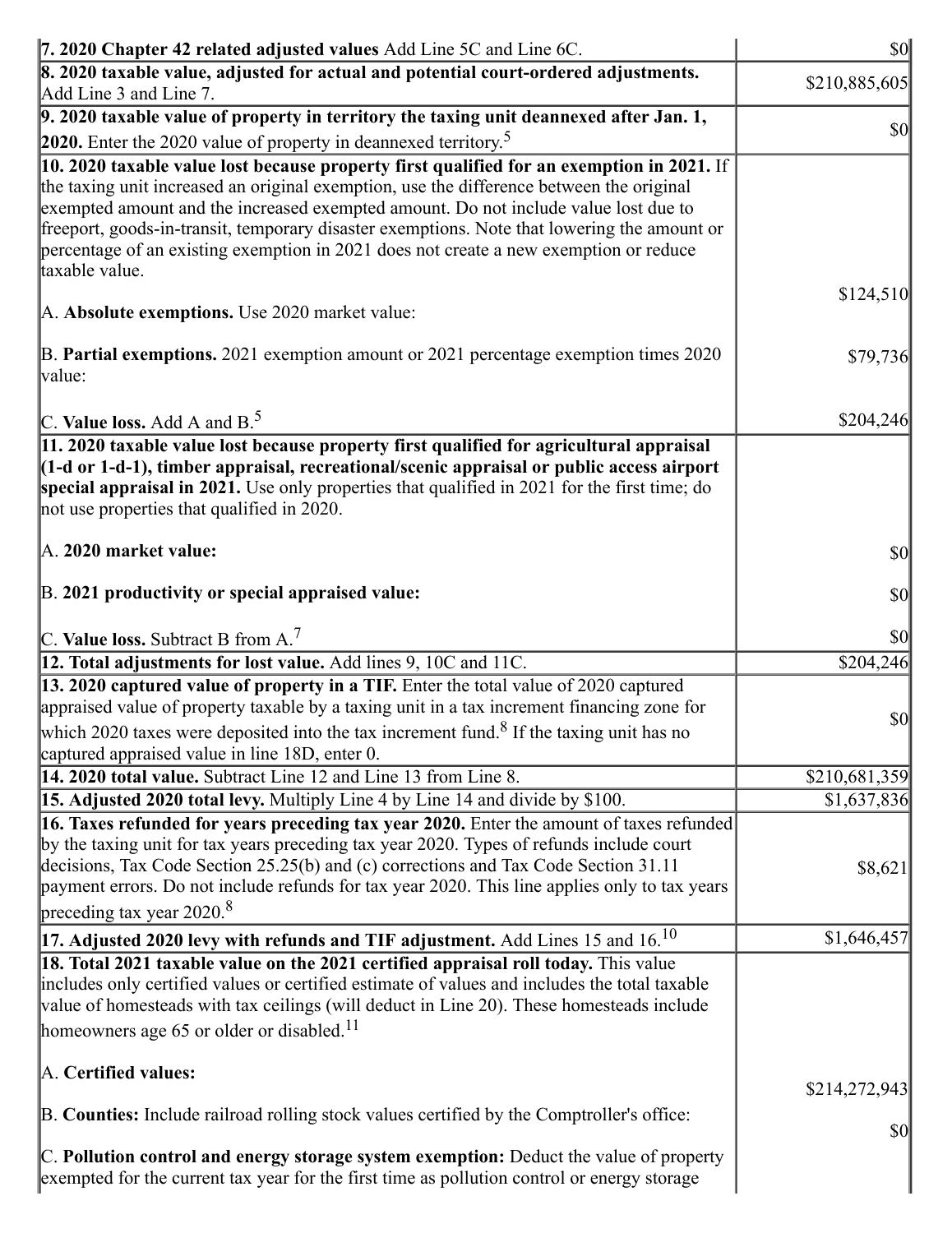| system property:                                                                                                                                                                                                                                                                                                                                                                                                                                                                                                                                                                                                                                                                                                                                               |                                                                            |
|----------------------------------------------------------------------------------------------------------------------------------------------------------------------------------------------------------------------------------------------------------------------------------------------------------------------------------------------------------------------------------------------------------------------------------------------------------------------------------------------------------------------------------------------------------------------------------------------------------------------------------------------------------------------------------------------------------------------------------------------------------------|----------------------------------------------------------------------------|
| $\mathbb{D}$ . Tax increment financing: Deduct the 2021 captured appraised value of property taxable<br>by a taxing unit in a tax increment financing zone for which the 2021 taxes will be deposited<br>into the tax increment fund. Do not include any new property value that will be included in<br>Line 23 below. <sup>12</sup>                                                                                                                                                                                                                                                                                                                                                                                                                           | $\vert \mathbf{S} \mathbf{0} \vert$<br>$\vert \mathbf{S} \mathbf{0} \vert$ |
|                                                                                                                                                                                                                                                                                                                                                                                                                                                                                                                                                                                                                                                                                                                                                                |                                                                            |
| <b>E. Total 2021 value.</b> Add A and B, then subtract C and D.                                                                                                                                                                                                                                                                                                                                                                                                                                                                                                                                                                                                                                                                                                |                                                                            |
|                                                                                                                                                                                                                                                                                                                                                                                                                                                                                                                                                                                                                                                                                                                                                                | \$214,272,943                                                              |
|                                                                                                                                                                                                                                                                                                                                                                                                                                                                                                                                                                                                                                                                                                                                                                |                                                                            |
| $ 19.$ Total value of properties under protest or not included on certified appraisal roll. $^{13}$                                                                                                                                                                                                                                                                                                                                                                                                                                                                                                                                                                                                                                                            | $\vert \mathbf{S} \mathbf{0} \vert$                                        |
| $\mathbb A$ . 2021 taxable value of properties under protest. The chief appraiser certifies a list of<br>properties still under ARB protest. The list shows the appraisal district's value and the<br>taxpayer's claimed value, if any, or an estimate of the value if the taxpayer wins. For each of<br>the properties under protest, use the lowest of these values. Enter the total value under<br>$\vert$ protest. <sup>14</sup>                                                                                                                                                                                                                                                                                                                           |                                                                            |
| B. 2021 value of properties not under protest or included on certified appraisal roll.<br>The chief appraiser gives taxing units a list of those taxable properties that the chief<br>appraiser knows about, but are not included in the appraisal roll certification. These<br>properties also are not on the list of properties that are still under protest. On this list of<br>properties, the chief appraiser includes the market value, appraised value and exemptions for<br>the preceding year and a reasonable estimate of the market value, appraised value and<br>exemptions for the current year. Use the lower market, appraised or taxable value (as<br>appropriate). Enter the total value of property not on the certified roll. <sup>15</sup> | \$0                                                                        |
| C. Total value under protest or not certified: Add A and B.                                                                                                                                                                                                                                                                                                                                                                                                                                                                                                                                                                                                                                                                                                    |                                                                            |
|                                                                                                                                                                                                                                                                                                                                                                                                                                                                                                                                                                                                                                                                                                                                                                | $ 10\rangle$                                                               |
| $[20. 2021$ tax ceilings. Counties, cities and junior colleges enter 2021 total taxable value of<br>homesteads with tax ceilings. These include the homesteads of homeowners age 65 or older<br>or disabled. Other taxing units enter 0. If your taxing units adopted the tax ceiling provision                                                                                                                                                                                                                                                                                                                                                                                                                                                                | $\vert \mathbf{S} \mathbf{0} \vert$                                        |
| $\left  \text{in } 2020 \text{ or a prior year for home owners age 65 or older or disabled, use this step.} \right ^{16}$                                                                                                                                                                                                                                                                                                                                                                                                                                                                                                                                                                                                                                      |                                                                            |
| 21. 2021 total taxable value. Add Lines 18E and 19C. Subtract Line $20^{17}$                                                                                                                                                                                                                                                                                                                                                                                                                                                                                                                                                                                                                                                                                   | \$214,272,943                                                              |
| 22. Total 2021 taxable value of properties in territory annexed after Jan. 1, 2020.<br>Include both real and personal property. Enter the 2021 value of property in territory<br>$\vert$ annexed. <sup>18</sup>                                                                                                                                                                                                                                                                                                                                                                                                                                                                                                                                                | $\vert \mathbf{S} \mathbf{O} \vert$                                        |
| 23. Total 2021 taxable value of new improvements and new personal property located                                                                                                                                                                                                                                                                                                                                                                                                                                                                                                                                                                                                                                                                             |                                                                            |
| in new improvements. New means the item was not on the appraisal roll in 2020. An                                                                                                                                                                                                                                                                                                                                                                                                                                                                                                                                                                                                                                                                              |                                                                            |
| improvement is a building, structure, fixture or fence erected on or affixed to land. New<br>additions to existing improvements may be included if the appraised value can be                                                                                                                                                                                                                                                                                                                                                                                                                                                                                                                                                                                  | \$2,361,722                                                                |
| determined. New personal property in a new improvement must have been brought into the                                                                                                                                                                                                                                                                                                                                                                                                                                                                                                                                                                                                                                                                         |                                                                            |
| taxing unit after Jan. 1, 2020, and be located in a new improvement. New improvements do                                                                                                                                                                                                                                                                                                                                                                                                                                                                                                                                                                                                                                                                       |                                                                            |
| include property on which a tax abatement agreement has expired for $2021.^{19}$                                                                                                                                                                                                                                                                                                                                                                                                                                                                                                                                                                                                                                                                               |                                                                            |
| 24. Total adjustments to the 2021 taxable value. Add Lines 22 and 23.                                                                                                                                                                                                                                                                                                                                                                                                                                                                                                                                                                                                                                                                                          | \$2,361,722                                                                |
| $25.$ Adjusted 2021 taxable value. Subtract Line 24 from Line 21.                                                                                                                                                                                                                                                                                                                                                                                                                                                                                                                                                                                                                                                                                              | \$211,911,221                                                              |
| <b>26. 2021 NNR tax rate.</b> Divide Line 17 by Line 25 and multiply by $$100.20$                                                                                                                                                                                                                                                                                                                                                                                                                                                                                                                                                                                                                                                                              | $$0.7769/\$100$                                                            |
| 27. COUNTIES ONLY. Add together the NNR tax rates for each type of tax the county                                                                                                                                                                                                                                                                                                                                                                                                                                                                                                                                                                                                                                                                              |                                                                            |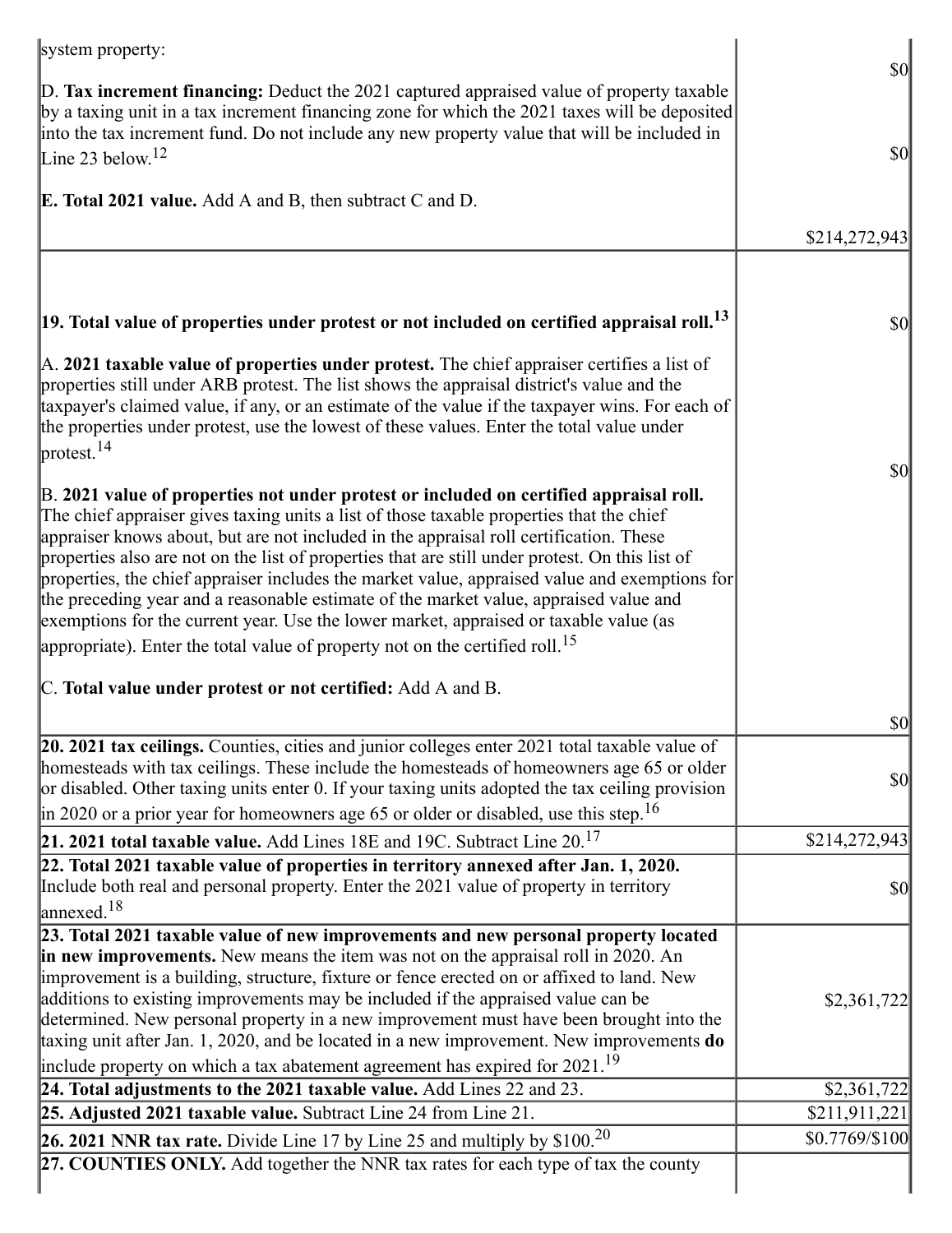| <sup>1</sup> Tex. Tax Code Section $26.012(14)$       | $13$ Tex. Tax $\alpha$ |
|-------------------------------------------------------|------------------------|
| $2$ Tex. Tax Code Section 26.012(14)                  | $14$ Tex. Tax          |
| $3$ Tex. Tax Code Section 26.012(13)                  | $15$ Tex. Tax $\alpha$ |
| $4$ Tex. Tax Code Section 26.012(13)                  | $16$ Tex. Tax $\alpha$ |
| $5$ Tex. Tax Code Section 26.012(15)                  | $17$ Tex. Tax $\alpha$ |
| ${}^{6}$ Tex. Tax Code Section 26.012(15)             | $18$ Tex. Tax $\sigma$ |
| $7$ Tex. Tax Code Section 26.012(15)                  | $19$ Tex. Tax $\alpha$ |
| ${}^{8}$ Tex. Tax Code Section 26.03(c)               | $20$ Tex. Tax C        |
| $9$ Tex. Tax Code Section 26.012(13)                  | $21$ Tex. Tax $\alpha$ |
| $10$ Tex. Tax Code Section 26.012(13)                 | $22$ Reserved          |
| <sup>11</sup> Tex. Tax Code Section 26.012,26.04(c-2) | $^{23}$ Tex. Tax       |
| $12$ Tex. Tax Code Section 26.03(c)                   | $24$ Tex. Tax          |
|                                                       |                        |

Code Section  $26.01(c)$  and (d) Code Section  $26.01(c)$ Code Section 26.01(d) Code Section  $26.012(6)(b)$  $Code Section 26.012(6)$ Code Section  $26.012(17)$  $Code Section 26.012(17)$  $26.04(c)$ Code Section 26.04(d) <sup>10</sup>Tex. Tax Code Section 26.012(13) 22*Reserved for expansion* <sup>11</sup>Tex. Tax Code Section 26.012,26.04(c-2) 23*Tex. Tax Code Section 26.044* Code Section 26.0441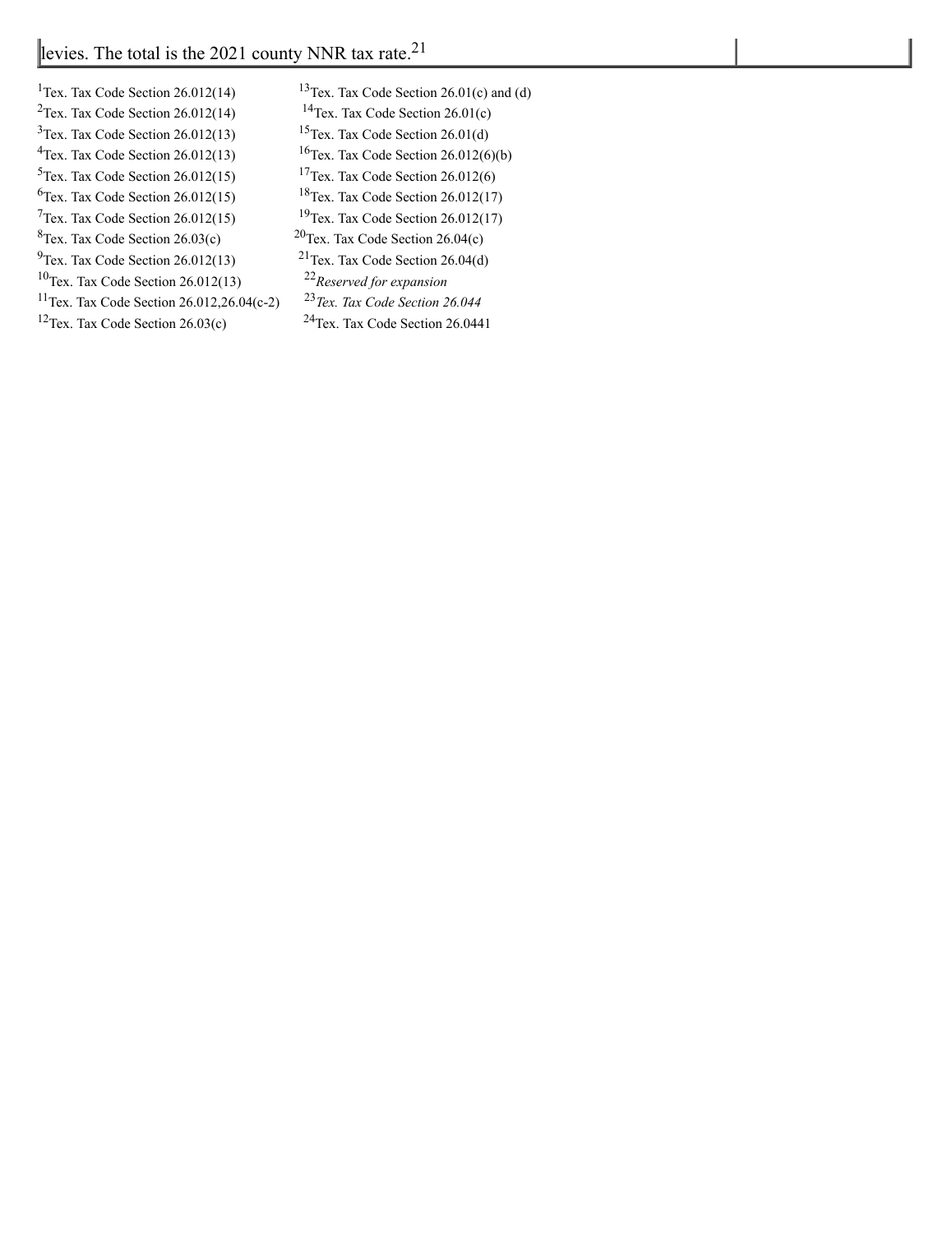#### **SECTION 2: Voter-Approval Tax Rate**

The voter-approval tax rate is the highest tax rate that a taxing unit may adopt without holding an election to seek voter approval of the rate. The voter-approval tax rate is split into two separate rates:

- 1. **Maintenance and Operations (M&O) Tax Rate:** The M&O portion is the tax rate that is needed to raise the same amount of taxes that the taxing unit levied in the prior year plus the applicable percentage allowed by law. This rate accounts for such things as salaries, utilities and day-to-day operations
- 2. **Debt Rate:** The debt rate includes the debt service necessary to pay the taxing unit's debt payments in the coming year. This rate accounts for principal and interest on bonds and other debt secured by property tax revenue.

| The Voter-Approval tax rate for a county is the sum of the Voter-Approval tax rates calculated for each type of tax the county levies. In most cases the Voter-Approval tax rate exceeds |  |
|------------------------------------------------------------------------------------------------------------------------------------------------------------------------------------------|--|
| the No-New-Revenue tax rate, but occasionally decreases in a taxing unit's debt service will cause the NNR tax rate to be higher than the voter-approval tax rate.                       |  |

| <b>Voter-Approval Tax Rate Worksheet</b>                                                                                                                                                                                                                                                                                                                                                                                                                                                                                                                                                                                                                                                     | <b>Amount/Rate</b>                  |
|----------------------------------------------------------------------------------------------------------------------------------------------------------------------------------------------------------------------------------------------------------------------------------------------------------------------------------------------------------------------------------------------------------------------------------------------------------------------------------------------------------------------------------------------------------------------------------------------------------------------------------------------------------------------------------------------|-------------------------------------|
| 28. 2020 $M&O$ tax rate. Enter the 2020 $M&O$ tax rate.                                                                                                                                                                                                                                                                                                                                                                                                                                                                                                                                                                                                                                      | \$0.6807/\$100                      |
| 29. 2020 taxable value, adjusted for actual and potential court-ordered adjustments.                                                                                                                                                                                                                                                                                                                                                                                                                                                                                                                                                                                                         | \$210,885,605                       |
| Enter the amount in Line 8 of the No-New-Revenue Tax Rate Worksheet.                                                                                                                                                                                                                                                                                                                                                                                                                                                                                                                                                                                                                         |                                     |
| <b>30. Total 2020 M&amp;O levy.</b> Multiply Line 28 by Line 29 and divide by \$100.                                                                                                                                                                                                                                                                                                                                                                                                                                                                                                                                                                                                         | \$1,435,498                         |
| 31. Adjusted 2020 levy for calculating NNR M&O rate.                                                                                                                                                                                                                                                                                                                                                                                                                                                                                                                                                                                                                                         |                                     |
| A. M&O taxes refunded for years preceding tax year 2020 Enter the amount of M&O<br>taxes refunded in the preceding year for taxes before that year. Types of refunds include<br>court decisions, Tax Code Section 25.25(b) and (c) corrections and Tax Code Section 31.11<br>payment errors. Do not include refunds for tax year 2020. This line applies only to tax years<br>preceding tax year 2020.                                                                                                                                                                                                                                                                                       | \$8,621                             |
| B. 2020 taxes in TIF Enter the amount of taxes paid into the tax increment fund for a<br>reinvestment zone as agreed by the taxing unit. If the taxing unit has no 2021 captured<br>appraised value in Line 18D, enter 0.                                                                                                                                                                                                                                                                                                                                                                                                                                                                    | $\vert \mathbf{S} \mathbf{O} \vert$ |
| $\mathbb{C}$ . 2020 transferred function. If discontinuing all of a department, function or activity and<br>transferring it to another taxing unit by written contract, enter the amount spent by the taxing<br>unit discontinuing the function in the 12 months preceding the month of this calculation. If<br>the taxing unit did not operate this function for this 12-month period, use the amount spent<br>in the last full fiscal year in which the taxing unit operated the function. The taxing unit<br>discontinuing the function will subtract this amount in D below. The taxing unit receiving<br>the function will add this amount in $D$ below. Other taxing units enter $0$ . | $\vert \mathbf{S} \mathbf{O} \vert$ |
| <b>D. 2020 M&amp;O levy adjustments.</b> Subtract B from A. For taxing unit with C, subtract if<br>discontinuing function and add if receiving function.                                                                                                                                                                                                                                                                                                                                                                                                                                                                                                                                     | \$8,621                             |
| E. Add Line 30 to 31D.                                                                                                                                                                                                                                                                                                                                                                                                                                                                                                                                                                                                                                                                       | \$1,444,119                         |
| 32. Adjusted 2021 taxable value. Enter the amount in Line 25 of the No-New-Revenue Tax<br>Rate Worksheet.                                                                                                                                                                                                                                                                                                                                                                                                                                                                                                                                                                                    | \$211,911,221                       |
| 33. 2021 NNR M&O rate (unadjusted). Divide Line 31E by Line 32 and multiply by<br>\$100.                                                                                                                                                                                                                                                                                                                                                                                                                                                                                                                                                                                                     | $$0.6814/\$100$                     |
| $ 34.$ Rate adjustment for state criminal justice mandate. $23$                                                                                                                                                                                                                                                                                                                                                                                                                                                                                                                                                                                                                              |                                     |
| $\mathbf{A}$ . 2021 state criminal justice mandate: Enter the amount spent by a county in the<br>previous 12 months providing for the maintenance and operation cost of keeping inmates in<br>county-paid facilities after they have been sentenced. Do not include any state<br>reimbursement received by the county for the same purpose.                                                                                                                                                                                                                                                                                                                                                  | $\vert \mathbf{S} \mathbf{O} \vert$ |
| $\mathbf{B}$ . 2020 state criminal justice mandate: Enter the amount spent by a county in the 12<br>months prior to the previous 12 months providing for the maintenance and operation cost of<br>keeping inmates in county-paid facilities after they have been sentenced. Do not include any<br>state reimbursement received by the county for the same purpose. Enter zero if this is the<br>first time the mandate applies.                                                                                                                                                                                                                                                              | $\vert \mathbf{S} \mathbf{O} \vert$ |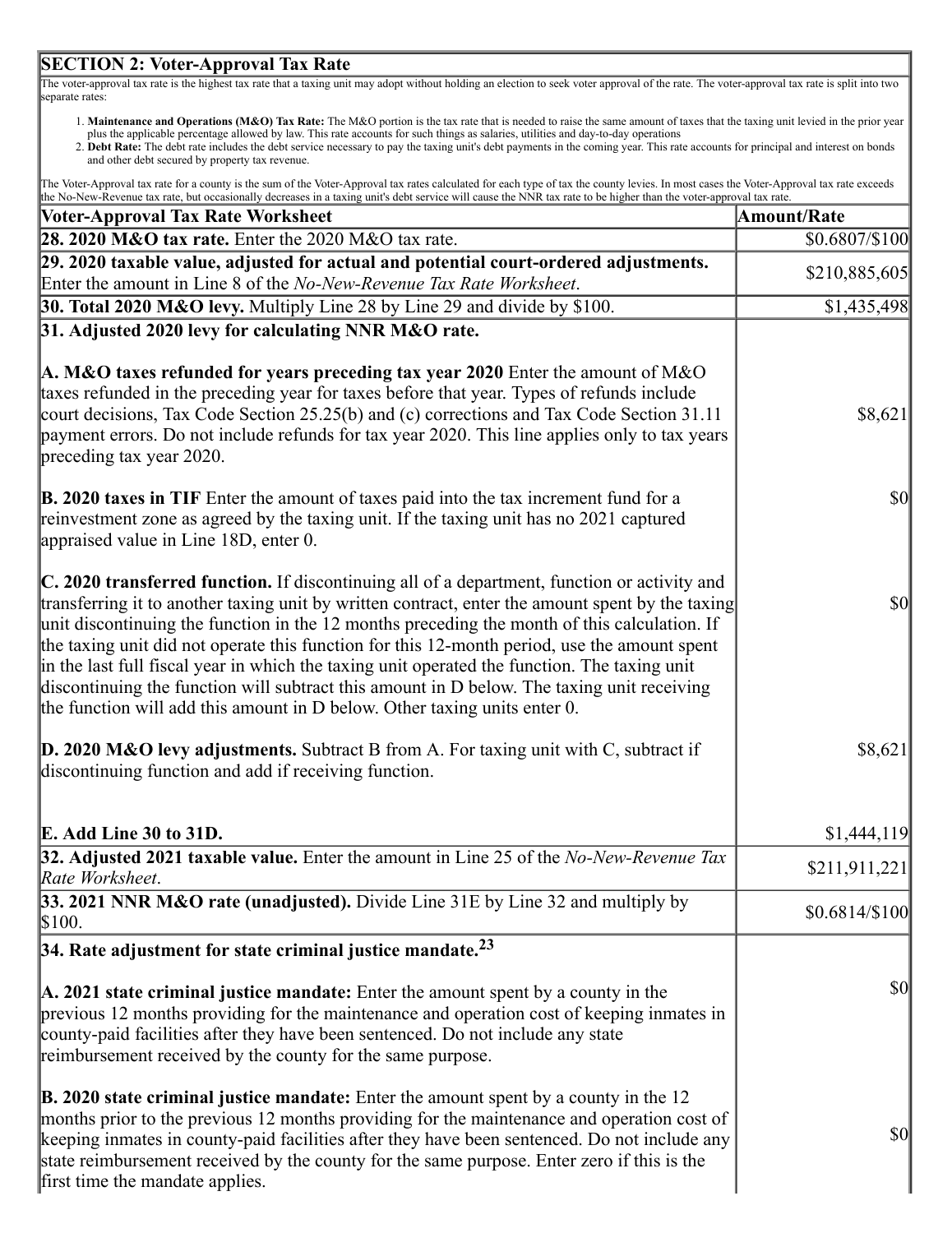| $\mathbb C$ . Subtract B from A and divide by Line 32 and multiply by \$100.                                                                                                                                                                                                                                                      |           |
|-----------------------------------------------------------------------------------------------------------------------------------------------------------------------------------------------------------------------------------------------------------------------------------------------------------------------------------|-----------|
| <b>D.</b> Enter the rate calculated in C. If not applicable, enter 0.                                                                                                                                                                                                                                                             | \$0/\$100 |
|                                                                                                                                                                                                                                                                                                                                   |           |
|                                                                                                                                                                                                                                                                                                                                   | \$0/\$100 |
|                                                                                                                                                                                                                                                                                                                                   | \$0       |
| 35. Rate adjustment for indigent health care expenditures. $^{24}$                                                                                                                                                                                                                                                                |           |
| A. 2021 indigent health care expenditures: Enter the amount paid by a taxing unit<br>providing for the maintenance and operation cost of providing indigent health care for the<br>period beginning on July 1, 2020 and ending on June 30, 2021, less any state assistance<br>received for the same purpose.                      |           |
| $\mathbf{\mathbb{B}}$ . 2020 indigent health care expenditures: Enter the amount paid by a taxing unit<br>providing for the maintenance and operation cost of providing indigent health care for the<br>period beginning on July 1, 2019 and ending on June 30, 2020, less any state assistance<br>received for the same purpose. | \$0       |
| C. Subtract B from A and divide by Line 32 and multiply by \$100.                                                                                                                                                                                                                                                                 |           |
| <b>D.</b> Enter the rate calculated in C. If not applicable, enter 0.                                                                                                                                                                                                                                                             | \$0/\$100 |
|                                                                                                                                                                                                                                                                                                                                   | \$0/\$100 |
| 36. Rate adjustment for county indigent defense compensation. $25$                                                                                                                                                                                                                                                                |           |
| A. 2021 indigent defense compensation expenditures: Enter the amount paid by a county<br>to provide appointed counsel for indigent individuals for the period beginning on July 1,<br>$[2020$ and ending on June 30, 2021, less any state grants received by the county for the same<br>purpose.                                  | \$0       |
| $\mathbf{\mathbb{B}}$ . 2020 indigent defense compensation expenditures: Enter the amount paid by a county<br>to provide appointed counsel for indigent individuals for the period beginning on July 1,<br>2019 and ending on June 30, 2020, less any state grants received by the county for the same<br>purpose.                | \$0       |
| $\mathbb C$ . Subtract B from A and divide by Line 32 and multiply by \$100.                                                                                                                                                                                                                                                      | \$0/\$100 |
| <b>D.</b> Multiply B by 0.05 and divide by Line 32 and multiply by \$100.                                                                                                                                                                                                                                                         |           |
| <b>E.</b> Enter the lessor of C and D. If not applicable, enter 0.                                                                                                                                                                                                                                                                | \$0/\$100 |
| $37.$ Rate adjustment for county hospital expenditures. <sup>26</sup>                                                                                                                                                                                                                                                             | \$0/\$100 |
| $\mathbf{A}$ . 2021 eligible county hospital expenditures: Enter the amount paid by the county or<br>municipality to maintain and operate an eligible county hospital for the period beginning on<br>$\vert$ July 1, 2020 and ending on June 30, 2021.                                                                            | \$0       |
| $\mathbf{B}$ . 2020 eligible county hospital expenditures: Enter the amount paid by the county or                                                                                                                                                                                                                                 |           |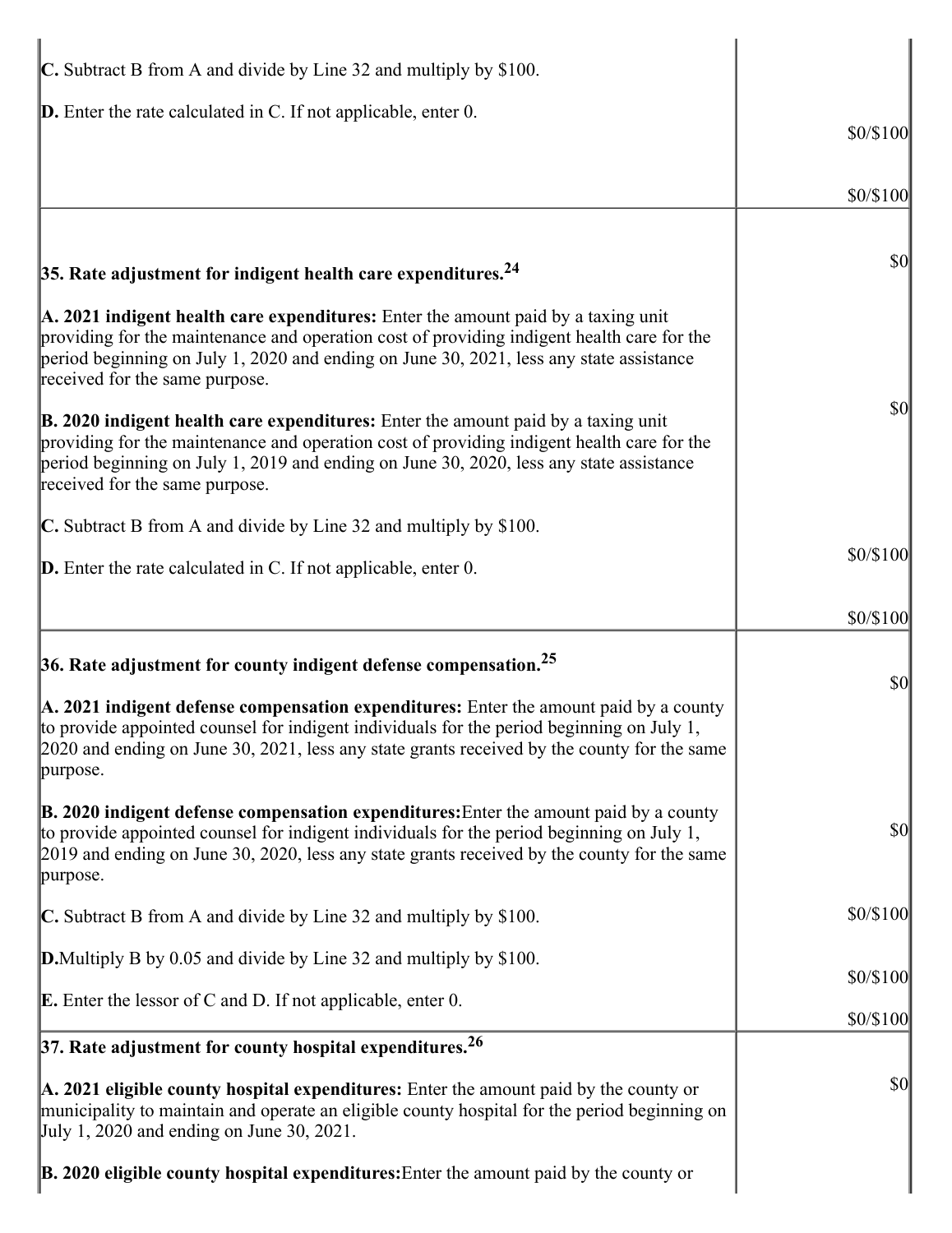| municipality to maintain and operate an eligible county hospital for the period beginning on<br>$\text{July } 1, 2019 \text{ and ending on June } 30, 2020.$                                                                                                                                                                                                                                                                                              |                                     |
|-----------------------------------------------------------------------------------------------------------------------------------------------------------------------------------------------------------------------------------------------------------------------------------------------------------------------------------------------------------------------------------------------------------------------------------------------------------|-------------------------------------|
| C. Subtract B from A and divide by Line 32 and multiply by \$100.                                                                                                                                                                                                                                                                                                                                                                                         | $ 10\rangle$                        |
| <b>D.</b> Multiply B by 0.08 and divide by Line 32 and multiply by \$100.                                                                                                                                                                                                                                                                                                                                                                                 |                                     |
| <b>E.</b> Enter the lessor of C and D, if applicable. If not applicable, enter $0$ .                                                                                                                                                                                                                                                                                                                                                                      | \$0/\$100                           |
|                                                                                                                                                                                                                                                                                                                                                                                                                                                           | \$0/\$100                           |
|                                                                                                                                                                                                                                                                                                                                                                                                                                                           | \$0/\$100                           |
|                                                                                                                                                                                                                                                                                                                                                                                                                                                           |                                     |
| 38. Rate adjustment for defunding municipality. This adjustment only applies to a<br>municipality that is considered to be a defunding municipality for the current tax year under<br>Chapter 109, Local Government Code. Chapter 109, Local Government Code only applies<br>to municipalities with a population of more than $250,000$ and includes a written<br>determination by the Office of the Governor. See Tax Code 26.0444 for more information. | \$0                                 |
| A. Amount appropriated for public safety in 2020. Enter the amount of money<br>appropriated for public safety in the budget adopted by the municipality for the preceding<br>fiscal year                                                                                                                                                                                                                                                                  | $\vert \mathbf{S} \mathbf{0} \vert$ |
| <b>B.</b> Expenditures for public safety in 2020. Enter the amount of money spent by the<br>municipality for public safety during the preceding fiscal year.                                                                                                                                                                                                                                                                                              |                                     |
| $\mathbb C$ . Subtract B from A and divide by Line 32 and multiply by \$100.                                                                                                                                                                                                                                                                                                                                                                              | \$0/\$100                           |
| $\mathbf{D}$ . Enter the rate calculated in C. If not applicable, enter 0.                                                                                                                                                                                                                                                                                                                                                                                |                                     |
|                                                                                                                                                                                                                                                                                                                                                                                                                                                           | \$0/\$100                           |
| 39. Adjusted 2021 NNR M&O rate. Add Lines 33, 34D, 35D, 36E, and 37E. Subtract Line<br>38D.                                                                                                                                                                                                                                                                                                                                                               | $$0.6814/\$100$                     |
| $ 40.$ Adjustment for 2020 sales tax specifically to reduce property values. Cities, counties<br>and hospital districts that collected and spent additional sales tax on M&O expenses in 2020<br>should complete this line. These entities will deduct the sales tax gain rate for 2021 in<br>Section 3. Other taxing units, enter zero.                                                                                                                  |                                     |
|                                                                                                                                                                                                                                                                                                                                                                                                                                                           | $\vert \mathbf{S} \mathbf{0} \vert$ |
| <b>A.</b> Enter the amount of additional sales tax collected and spent on M&O expenses in 2020, if<br>any. Counties must exclude any amount that was spent for economic development grants<br>from the amount of sales tax spent.                                                                                                                                                                                                                         | $\vert \mathbf{S} \mathbf{0} \vert$ |
| <b>B.</b> Divide Line 40A by Line 32 and multiply by \$100.                                                                                                                                                                                                                                                                                                                                                                                               |                                     |
| $\mathbb{C}$ . Add Line 40B to Line 39.                                                                                                                                                                                                                                                                                                                                                                                                                   | \$0.6814                            |
| 41. 2021 voter-approval M&O rate. Enter the rate as calculated by the appropriate<br>scenario below.                                                                                                                                                                                                                                                                                                                                                      | $$0.7052/\$100$                     |
| Special Taxing Unit. If the taxing unit qualifies as a special taxing unit, multiply Line 40C<br>$\gamma$ 1.08.                                                                                                                                                                                                                                                                                                                                           |                                     |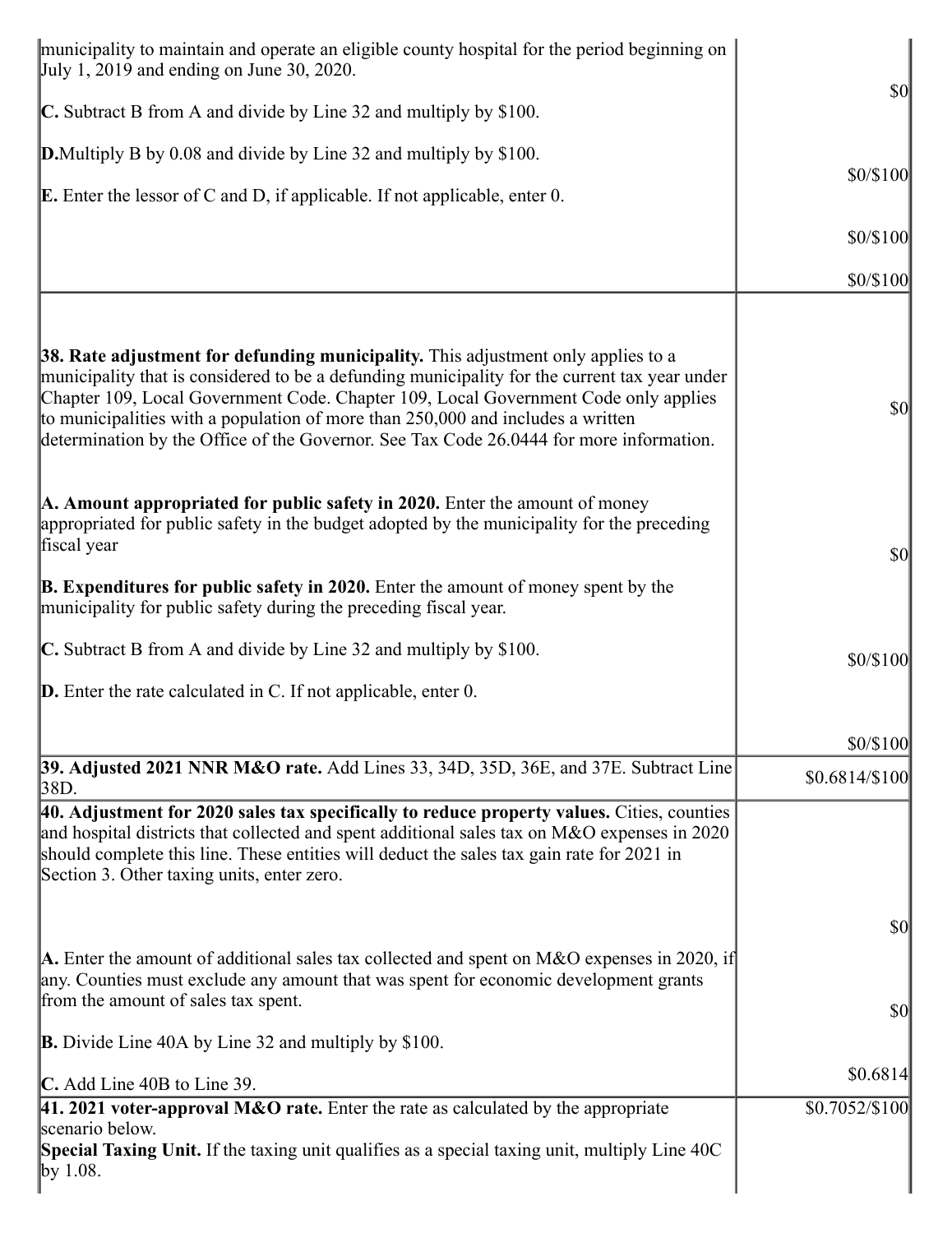| $\mathbf{r}$ or $\mathbf{r}$                                                                                                                                                                                                                                                                                                                                                                                                                                                                                                                                                   |               |
|--------------------------------------------------------------------------------------------------------------------------------------------------------------------------------------------------------------------------------------------------------------------------------------------------------------------------------------------------------------------------------------------------------------------------------------------------------------------------------------------------------------------------------------------------------------------------------|---------------|
| <b>Other Taxing Unit.</b> If the taxing unit does not qualify as a special taxing unit, multiply Line<br>$ 40C$ by 1.035.                                                                                                                                                                                                                                                                                                                                                                                                                                                      |               |
| D41. Disaster Line 41 (D41): 2021 voter-approval M&O rate for taxing unit affected by<br>disaster declaration. If the taxing unit is located in an area declared a disaster area and at<br>least one person is granted an exemption under Tax Code Section 11.35 for property located<br>in the taxing unit, the governing body may direct the person calculating the voter-approval<br>tax rate to calculate in the manner provided for a special taxing unit. The taxing unit shall<br>continue to calculate the voter-approval tax rate in this manner until the earlier of |               |
| 1. the first year in which total taxable value on the certified appraisal roll exceeds the<br>total taxable value of the tax year in which the disaster occurred, or                                                                                                                                                                                                                                                                                                                                                                                                           | \$0/\$100     |
| 2. the third tax year after the tax year in which the disaster occurred.                                                                                                                                                                                                                                                                                                                                                                                                                                                                                                       |               |
| If the taxing unit qualifies under this scenario, multiply Line 40C by 1.08. <sup>27</sup> If the taxing<br>unit does not qualify, do not complete Disaster Line 41 (Line D41).                                                                                                                                                                                                                                                                                                                                                                                                |               |
| 42. Total 2021 debt to be paid with property taxes and additional sales tax revenue.<br>Debt means the interest and principal that will be paid on debts that:<br>$(1)$ are paid by property taxes,<br>$(2)$ are secured by property taxes,                                                                                                                                                                                                                                                                                                                                    |               |
| $(3)$ are scheduled for payment over a period longer than one year and<br>(4) are not classified in the taxing unit's budget as M&O expenses                                                                                                                                                                                                                                                                                                                                                                                                                                   |               |
| A. Debt also includes contractual payments to other taxing units that have incurred debts on<br>behalf of this taxing unit, if those debts meet the four conditions above. Include only<br>amounts that will be paid from property tax revenue. Do not include appraisal district budget<br>payments. If the governing body of a taxing unit authorized or agreed to authorize a bond,<br>warrant, certificate of obligation, or other evidence of indebtedness on or after Sept. 1, 2021,                                                                                     | \$173,204     |
| verify if it meets the amended definition of debt before including it here. <sup>28</sup><br>Enter debt amount.                                                                                                                                                                                                                                                                                                                                                                                                                                                                |               |
| B. Subtract unencumbered fund amount used to reduce total debt.                                                                                                                                                                                                                                                                                                                                                                                                                                                                                                                | $\frac{1}{2}$ |
| C. Subtract certified amount spent from sales tax to reduce debt (enter zero if none)                                                                                                                                                                                                                                                                                                                                                                                                                                                                                          | <b>\$0</b>    |
| D. Subtract <b>amount paid</b> from other resources.                                                                                                                                                                                                                                                                                                                                                                                                                                                                                                                           | \$0           |
| E. Adjusted debt. Subtract B, C, and D from A.                                                                                                                                                                                                                                                                                                                                                                                                                                                                                                                                 | \$173,204     |
| <b>43. Certified 2020 excess debt collections.</b> Enter the amount certified by the collector. <sup>28</sup>                                                                                                                                                                                                                                                                                                                                                                                                                                                                  | \$0           |
| 44. Adjusted 2021 debt. Subtract Line 43 from Line 42E.                                                                                                                                                                                                                                                                                                                                                                                                                                                                                                                        | \$173,204     |
| 45. 2021 anticipated collection rate.                                                                                                                                                                                                                                                                                                                                                                                                                                                                                                                                          |               |
| A. Enter the 2021 anticipated collection rate certified by the collector: $29$                                                                                                                                                                                                                                                                                                                                                                                                                                                                                                 | 90.00%        |
| B. Enter the 2020 actual collection rate                                                                                                                                                                                                                                                                                                                                                                                                                                                                                                                                       | 90.00%        |
| $\mathbb{C}$ . Enter the 2019 actual collection rate                                                                                                                                                                                                                                                                                                                                                                                                                                                                                                                           | 89.00%        |
| D. Enter the 2018 actual collection rate                                                                                                                                                                                                                                                                                                                                                                                                                                                                                                                                       | 85.00%        |
| E. If the anticipated collection rate in A is lower than actual collection rates in B, C and D,<br>enter the lowest collection rate from B, C and D. If the anticipated rate in A is higher than at                                                                                                                                                                                                                                                                                                                                                                            | 90.00%        |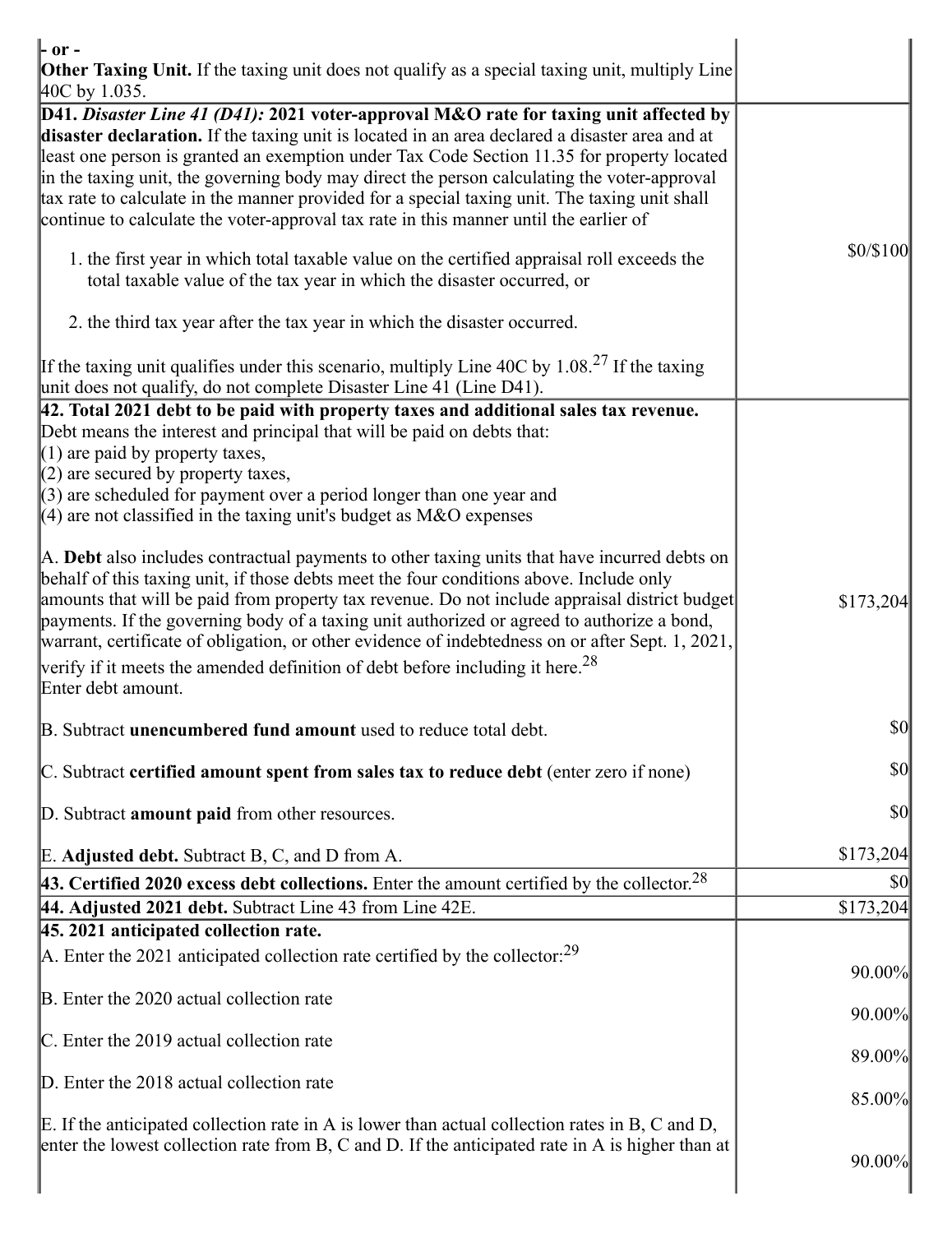| least one of the rates in the prior three years, enter the rate from A. Note that the rate can be                                                                                                                                                                                                           |                      |
|-------------------------------------------------------------------------------------------------------------------------------------------------------------------------------------------------------------------------------------------------------------------------------------------------------------|----------------------|
| greater than $100\%$ <sup>31</sup>                                                                                                                                                                                                                                                                          |                      |
| $ 46.2021$ debt adjusted for collections. Divide Line 44 by Line 45E                                                                                                                                                                                                                                        | \$192,448            |
| <b>47. 2021 total taxable value.</b> Enter the amount on Line 21 of the No-New-Revenue Tax Rate<br>$ Work sheet$ .                                                                                                                                                                                          | \$214,272,943        |
| <b>48. 2021 debt tax rate.</b> Divide Line 46 by Line 47 and multiply by $$100$ .                                                                                                                                                                                                                           | \$0.0898/\$100       |
| $\vert$ 49. 2021 voter-approval tax rate. Add Lines 41 and 48.                                                                                                                                                                                                                                              | $$0.7950/\$100$      |
| $[D49. \textit{Disaster Line 49 (D49): } 2021 \text{ voters-approxal tax rate for taking unit affected by }$<br>disaster declaration. Complete this line if the taxing unit calculated the voter-approval tax<br>rate in the manner provided for a special taxing unit on Line D41.<br>Add Line D41 and 48. | $$0.0000 \times 100$ |
| <b>50. COUNTIES ONLY.</b> Add together the voter-approval tax rates for each type of tax the<br>county levies. The total is the 2021 county voter-approval tax rate.                                                                                                                                        |                      |

<sup>23</sup>Tex. Tax Code Section 26.044 <sup>28</sup>Tex. Tax Code Section 26.012(7)<br><sup>24</sup>Tex. Tax Code Section 26.0441 <sup>29</sup>Tex. Tax Code Section 26.012(10 <sup>24</sup>Tex. Tax Code Section 26.0441 <sup>29</sup>Tex. Tax Code Section 26.012(10) and 26.04(b)<br><sup>25</sup>Tex. Tax Code Section 26.0442 <sup>30</sup>Tex. Tax Code Section 26.04(b) <sup>25</sup>Tex. Tax Code Section 26.0442 <sup>30</sup>Tex. Tax Code Section 26.04(b)<br><sup>26</sup>Tex. Tax Code Section 26.0443 <sup>31</sup>Tex. Tax Code Section 26.04(h),  $31$ Tex. Tax Code Section 26.04(h),(h-1) and (h-2)  $27$ Tex. Tax Code Section 26.042(a)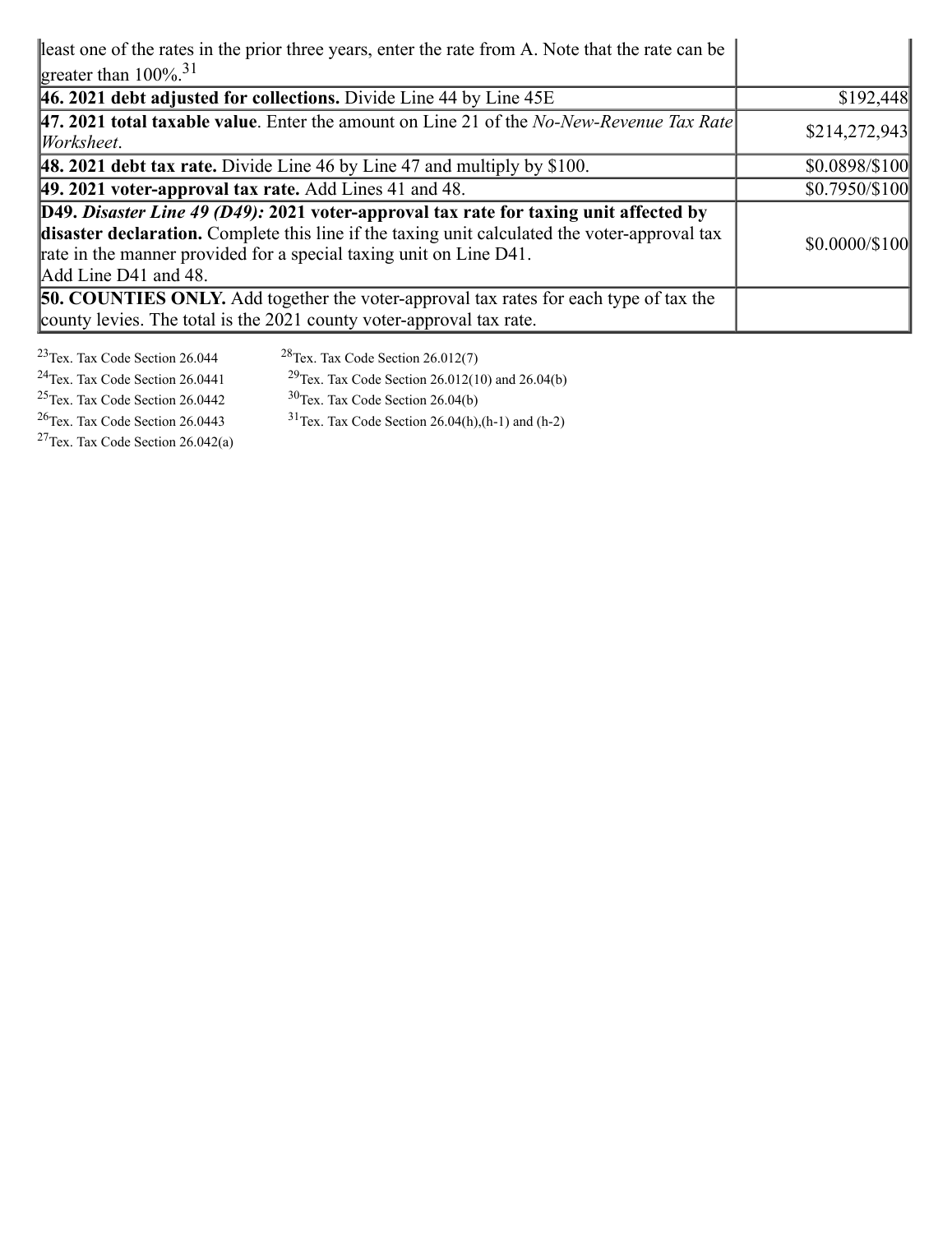### **SECTION 3: NNR Tax Rate and Voter-Approval Tax Rate Adjustments for Additional Sales Tax to Reduce Property Taxes**

Cities, counties and hospital districts may levy a sales tax specifically to reduce property taxes. Local voters by election must approve imposing or abolishing the additional sales tax. If approved, the taxing unit must reduce its NNR and voter-approval tax rates to offset the expected sales tax revenue.

This section should only be completed by a county, city or hospital district that is required to adjust its NNR tax rate and/or voter-approval tax rate because it adopted the additional sales

| tax.                                                                                                                                                                                                                                                                                  |                    |
|---------------------------------------------------------------------------------------------------------------------------------------------------------------------------------------------------------------------------------------------------------------------------------------|--------------------|
| <b>Additional Sales and Use Tax Worksheet</b>                                                                                                                                                                                                                                         | <b>Amount/Rate</b> |
| <b>51. Taxable Sales.</b> For taxing units that adopted the sales tax in November 2020 or May                                                                                                                                                                                         |                    |
| 2021, enter the Comptroller's estimate of taxable sales for the previous four quarters. $20$<br>Estimates of taxable sales may be obtained through the Comptroller's Allocation Historical<br>Summary webpage. Taxing units that adopted the sales tax before November 2020, enter 0. | <b>\$0</b>         |
| 52. Estimated sales tax revenue. Counties exclude any amount that is or will be spent for                                                                                                                                                                                             |                    |
| economic development grants from the amount of estimated sales tax revenue. <sup>33</sup>                                                                                                                                                                                             |                    |
| <b>Taxing units that adopted the sales tax in November 2020 or in May 2021.</b> Multiply the<br>amount on Line 51 by the sales tax rate $(.01, .005)$ or $.0025$ , as applicable) and multiply the<br>result by $.95^{34}$                                                            | <b>\$0</b>         |
| - or -                                                                                                                                                                                                                                                                                |                    |
| Taxing units that adopted the sales tax before November 2020. Enter the sales tax<br>revenue for the previous four quarters. Do not multiply by .95.                                                                                                                                  |                    |
| <b>53. 2021 total taxable value.</b> Enter the amount from Line 21 of the No-New-Revenue Tax<br>Rate Worksheet.                                                                                                                                                                       | \$214,272,943      |
| 54. Sales tax adjustment rate. Divide Line 52 by Line 53 and multiply by \$100.                                                                                                                                                                                                       | \$0/\$100          |
| <b>55. 2021 NNR tax rate, unadjusted for sales tax.</b> $35$ Enter the rate from Line 26 or 27, as<br>applicable, on the No-New-Revenue Tax Rate Worksheet.                                                                                                                           | $$0.7769/\$100$    |
| 56. 2021 NNR tax rate, adjusted for sales tax.                                                                                                                                                                                                                                        |                    |
| Taxing units that adopted the sales tax in November 2020 or in May 2021.<br>Subtract Line 54 from Line 55. Skip to Line 57 if you adopted the additional sales tax before<br>November 2020.                                                                                           | \$0.7769/\$100     |
| <b>57. 2021 voter-approval tax rate, unadjusted for sales tax.</b> <sup>36</sup> Enter the rate from Line 49,<br>Line D49 (disaster), or Line 50 (counties), as applicable, of the Voter-Approval Tax Rate<br>Worksheet.                                                              | \$0.7950/\$100     |
| <b>58. 2021 voter-approval tax rate, adjusted for sales tax.</b> Subtract Line 54 from Line 57.                                                                                                                                                                                       | \$0.7950/\$100     |

<sup>31</sup>*Reserved for expansion*

<sup>34</sup>Tex. Tax Code Section 26.041(d)

 $32$ Tex. Tax Code Section 26.041(d)  $35$ Tex. Tax Code Section 26.04(c)

 $33$ Tex. Tax Code Section 26.041(i)  $36$ Tex. Tax Code Section 26.04(c)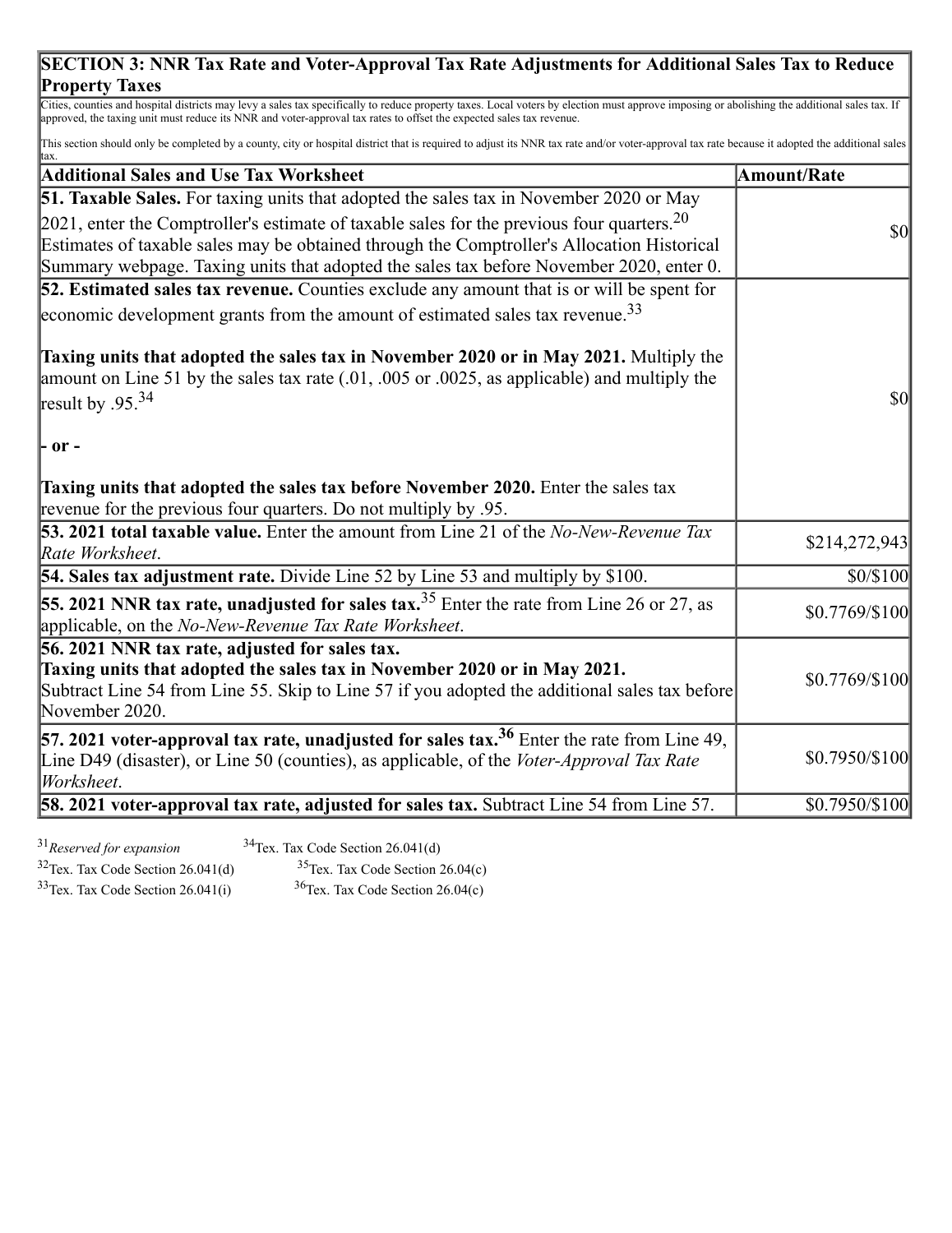#### **SECTION 4: Voter-Approval Tax Rate Adjustment for Pollution Control**

A taxing unit may raise its rate for M&O funds used to pay for a facility, device or method for the control of air, water or land pollution. This includes any land, structure, building, installation, excavation, machinery, equipment or device that is used, constructed, acquired or installed wholly or partly to meet or exceed pollution control requirements. The taxing unit's expenses are those necessary to meet the requirements of a permit issued by the Texas Commission on Environmental Quality (TCEQ). The taxing unit must provide the tax assessor with a copy of the TCEQ letter of determination that states the portion of the cost of the installation for pollution control.

This section should only be completed by a taxing unit that uses M&O funds to pay for a facility, device or method for the control of air, water or land pollution.

| <b>Voter-Approval Protection for Pollution Control Worksheet</b>                                         | Amount/Rate    |
|----------------------------------------------------------------------------------------------------------|----------------|
| <b>59. Certified expenses from the Texas Commission on Environmental Quality (TCEQ).</b>                 |                |
| Enter the amount certified in the determination letter from $TCEQ37$ . The taxing unit shall             | \$0            |
| provide its tax assessor-collector with a copy of the letter. $38$                                       |                |
| 60. 2021 total taxable value. Enter the amount from Line 21 of the No-New-Revenue Tax                    | \$214,272,943  |
| Rate Worksheet.                                                                                          |                |
| <b>61. Additional rate for pollution control.</b> Divide Line 59 by Line 60 and multiply by \$100.       | \$0/\$100      |
| $\left  62, 2021 \right $ voter-approval tax rate, adjusted for pollution control. Add Line 61 to one of |                |
| the following lines (as applicable): Line 49, Line D49 (disaster), Line 50 (counties) or Line            | \$0.7950/\$100 |
| $ 58$ (taxing units with the additional sales tax).                                                      |                |

<sup>37</sup>Tex. Tax Code Section 26.045(d)

<sup>38</sup>Tex. Tax Code Section 26.045(i)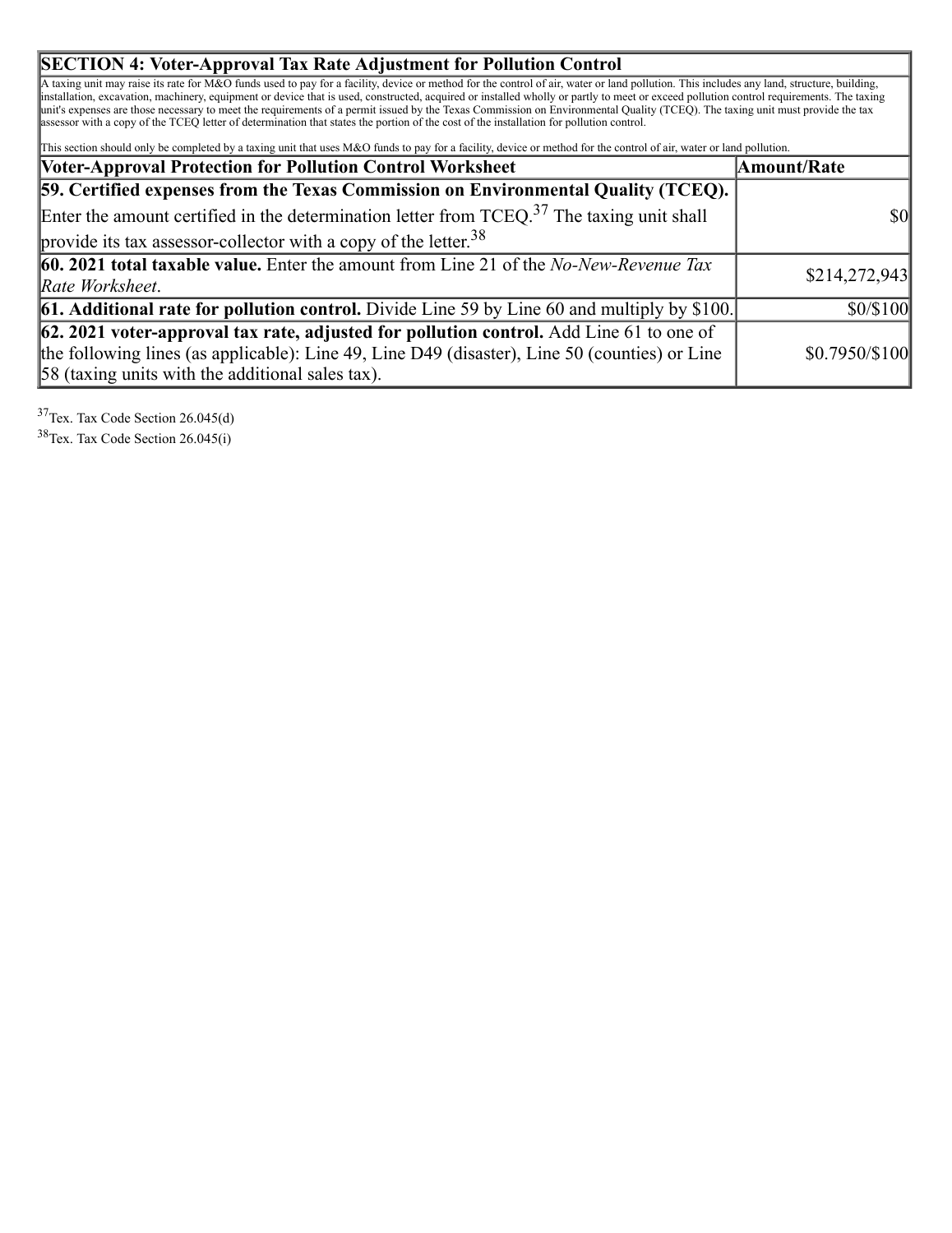#### **SECTION 5: Voter-Approval Tax Rate Adjustment for Unused Increment Rate**

The unused increment rate is the rate equal to the difference between the adopted tax rate and voter-approval tax rate before the unused increment rate for the prior three years.<sup>39</sup> In a year where a taxing unit adopts a rate by applying any portion of the unused increment rate, the unused increment rate for that year would be zero.

The difference between the adopted tax rate and voter-approval tax rate is considered zero in the following scenarios:

- a tax year before 2020; and  $40$
- a tax year in which the municipality is a defunding municipality, as defined by Tax Code Section  $26.0501(a)$ ;<sup>41</sup> or
- after Jan. 1, 2022, a tax year in which the comptroller determines that the county implemented a budget reduction or reallocation described by Local Government Code Section 120.002(a) without the required voter approval.<sup>42</sup>

This section should only be completed by a taxing unit that does not meet the definition of a special taxing unit.<sup>43</sup>

| <b>Unused Increment Rate Worksheet</b>                                                                                                                                                                                                                                                                                   | Amount/Rate     |
|--------------------------------------------------------------------------------------------------------------------------------------------------------------------------------------------------------------------------------------------------------------------------------------------------------------------------|-----------------|
| <b>63. 2020 unused increment rate.</b> Subtract the 2020 actual tax rate and the 2020 unused<br>increment rate from the 2020 voter-approval tax rate. If the number is less than zero, enter<br>zero. If the year is prior to 2020, enter zero.                                                                          | $ 10\rangle$    |
| <b>64. 2019 unused increment rate.</b> Subtract the 2019 actual tax rate and the 2019 unused<br>increment rate from the 2019 voter-approval tax rate. If the number is less than zero, enter<br>zero. If the year is prior to 2020, enter zero                                                                           | $ 10\rangle$    |
| <b>65. 2018 unused increment rate.</b> Subtract the 2018 actual tax rate and the 2018 unused<br>increment rate from the 2018 voter-approval tax rate. If the number is less than zero, enter<br>zero. If the year is prior to 2020, enter zero.                                                                          | $\overline{50}$ |
| <b>66. 2021 unused increment rate.</b> Add Lines 63, 64 and 65.                                                                                                                                                                                                                                                          | \$0/\$100       |
| <b>67. 2021 voter-approval tax rate, adjusted for unused increment rate.</b> <sup>23</sup> Add Line 66 to<br>one of the following lines (as applicable): Line 49, Line D49(disaster), Line 50 (counties),<br>Line 58 (taxing units with the additional sales tax) or Line $62$ (taxing units with pollution<br>control). | \$0.7950/\$100  |

<sup>39</sup>Tex. Tax Code Section 26.013(a)

<sup>40</sup>Tex. Tax Code Section 26.013(c)

 $41$ Tex. Tax Code Section 26.0501(a) and (c)

<sup>42</sup>Tex. Tax Code Section Local Gov't Code Section 120.007(d), effective Jan. 1, 2022

 $43$ Tex. Tax Code Section 26.063(a)(1)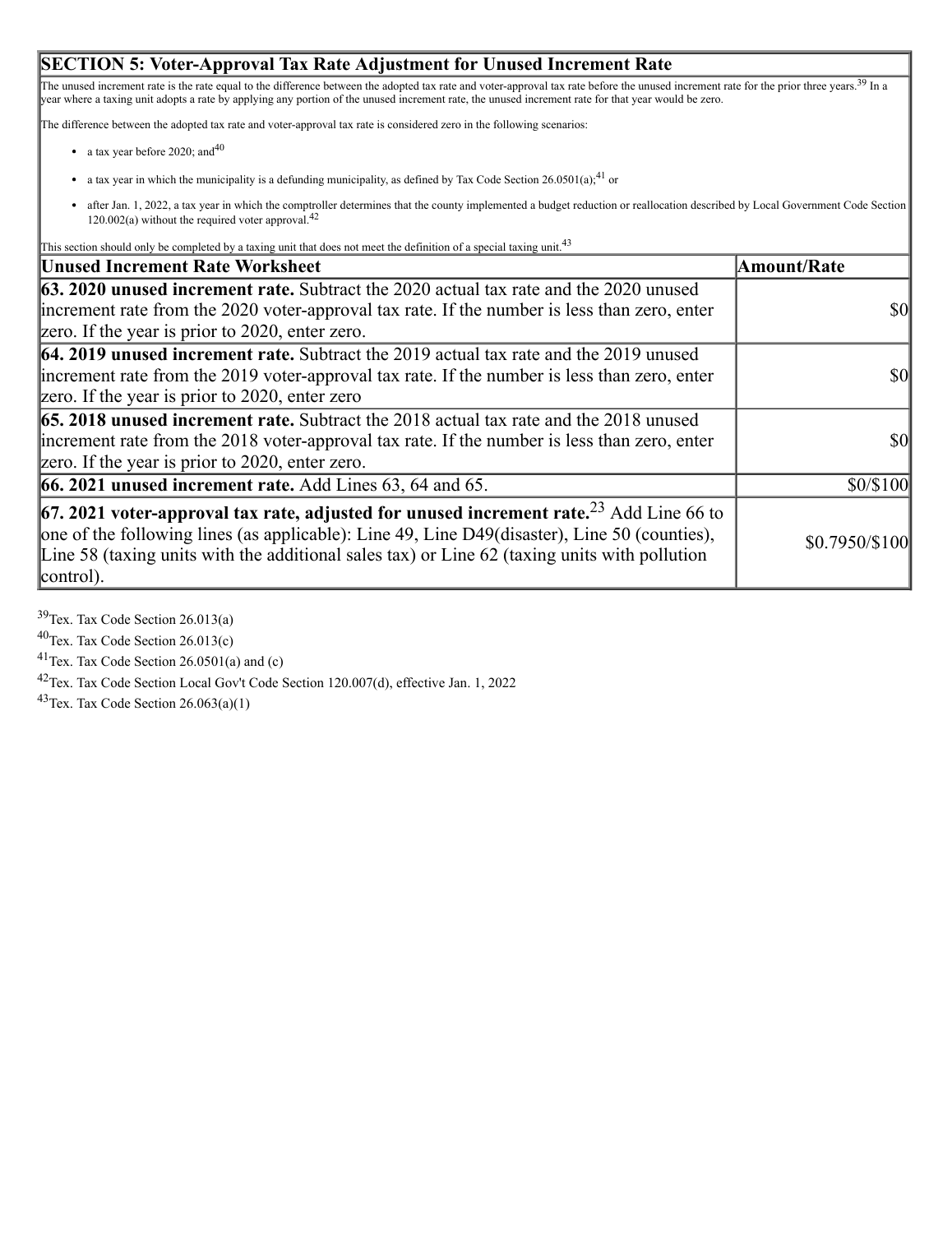| <b>SECTION 6: De Minimis Rate</b>                                                                                                                                                                      |                 |
|--------------------------------------------------------------------------------------------------------------------------------------------------------------------------------------------------------|-----------------|
| The de minimis rate is the rate equal to the sum of the no-new-revenue maintenance and operations rate, the rate that will raise \$500,000, and the current debt rate for a taxing unit. <sup>44</sup> |                 |
| This section should only be completed by a taxing unit that is a municipality of less than 30,000 or a taxing unit that does not meet the definition of a special taxing unit. <sup>45</sup>           |                 |
| De Minimis Rate Worksheet                                                                                                                                                                              | Amount/Rate     |
| <b>68.</b> Adjusted 2021 NNR M&O tax rate. Enter the rate from Line 39 of the Voter-Approval<br>Tax Rate Worksheet                                                                                     | $$0.6814/\$100$ |
| <b>69. 2021 total taxable value.</b> Enter the amount on Line 21 of the No-New-Revenue Tax Rate<br>Worksheet.                                                                                          | \$214,272,943   |
| <b>70. Rate necessary to impose \$500,000 in taxes.</b> Divide \$500,000 by Line 69 and multiply<br>$\gamma$ \$100.                                                                                    | \$0.2333        |
| <b>71. 2021 debt rate.</b> Enter the rate from Line 48 of the <i>Voter-Approval Tax Rate Worksheet</i> .                                                                                               | \$0.0898/\$100  |
| 72. De minimis rate. $23$ Add Lines 68, 70 and 71.                                                                                                                                                     | \$0/\$100       |

<sup>44</sup>Tex. Tax Code Section 26.012(8-a)

 $45$ Tex. Tax Code Section 26.063(a)(1)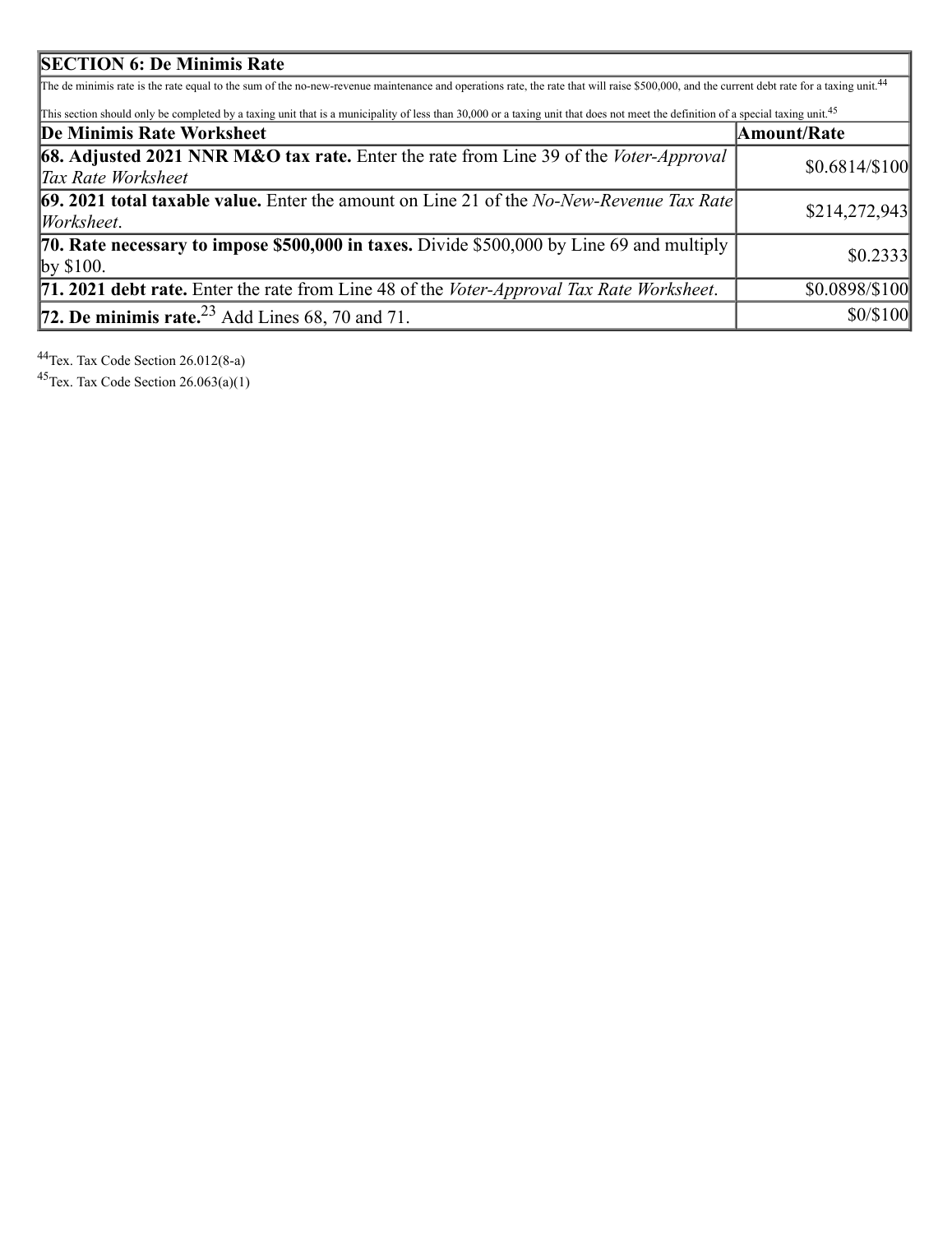#### **SECTION 7: Voter-Approval Tax Rate Adjustment for Emergency Revenue Rate**

In the tax year after the end of the disaster calculation time period detailed in Tax Code Section 26.042(a), a taxing unit that calculated its voter-approval tax rate in the manner provided for a special taxing unit due to a disaster must calculate its emergency revenue rate and reduce its voter-approval tax rate for that year.<sup>46</sup>

Similarly, if a taxing unit adopted a tax rate that exceeded its voter-approval tax rate, calculated normally, without holding an election to respond to a disaster, as allowed by Tax Code Section 26.042(d), in the prior year, it must also reduce its voter-approval tax rate for the current tax year<sup>47</sup>.

**NOTE: This section will not apply to any taxing units in 2021.** It is added to implement Senate Bill 1438 (87th Regular Session) and does not apply to a taxing unit that calculated its voter-approval tax rate in the manner provided for a special taxing unit due to a declared disaster in 2020, as provided for in the recently repealed Tax Code Sections 26.04(c-1) and  $26.041(c-1)$ .

In future tax years, this section will apply to a taxing unit other than a special taxing unit that:

- directed the designated officer or employee to calculate the voter-approval tax rate of the taxing unit in the manner provided for a special taxing unit in the prior year; and
- the current year is the first tax year in which the total taxable value of property taxable by the taxing unit as shown on the appraisal roll for the taxing unit submitted by the assessor for the taxing unit to the governing body exceeds the total taxable value of property taxable by the taxing unit on January 1 of the tax year in which the disaster occurred or the disaster occurred four years ago.

In future tax years, this section will also apply to a taxing unit in a disaster area that adopted a tax rate greater than its voter-approval tax rate without holding an election in the prior year.

Note: This section does not apply if a taxing unit is continuing to calculate its voter-approval tax rate in the manner provided for a special taxing unit because it is still within the disaster calculation time period detailed in Tax Code Section 26.042(a) because it has not met the conditions in Tax Code Section 26.042(a)(1) or (2).

| <b>Emergency Revenue Rate Worksheet</b>                                                                                                                                                                                                                                                                                                                                                                                                                                                                                                                                                                                                         | <b>Amount/Rate</b> |
|-------------------------------------------------------------------------------------------------------------------------------------------------------------------------------------------------------------------------------------------------------------------------------------------------------------------------------------------------------------------------------------------------------------------------------------------------------------------------------------------------------------------------------------------------------------------------------------------------------------------------------------------------|--------------------|
| 73. 2020 adopted tax rate. Enter the rate in Line 4 of the No-New-Revenue Tax Rate<br>Worksheet.                                                                                                                                                                                                                                                                                                                                                                                                                                                                                                                                                | N/A                |
| 74. Adjusted 2020 voter-approval tax rate. Use the taxing unit's Tax Rate Calculation<br>Worksheets from the prior year(s) to complete this line.                                                                                                                                                                                                                                                                                                                                                                                                                                                                                               |                    |
| If a disaster occurred in 2020 and the taxing unit calculated its 2020 voter-approval tax rate<br>using a multiplier of 1.08 on Disaster Line 41 (D41) of the 2020 worksheet due to a disaster,<br>enter the 2020 voter-approval tax rate as calculated using a multiplier of 1.035 from Line 49.                                                                                                                                                                                                                                                                                                                                               |                    |
| - or -<br>If a disaster occurred prior to 2020 for which the taxing unit continued to calculate its voter-<br>approval tax rate using a multiplier of 1.08 on Disaster Line 41 (D41) in 2020, complete the<br>separate Adjusted Voter-Approval Tax Rate for Taxing Units in Disaster Area Calculation<br><i>Worksheet</i> to recalculate the voter-approval tax rate the taxing unit would have calculated in<br>2020 if it had generated revenue based on an adopted tax rate using a multiplier of 1.035 in<br>the year(s) following the disaster. <sup>48</sup> Enter the final adjusted 2020 voter-approval tax rate<br>from the worksheet. | N/A                |
| - or -<br>If the taxing unit adopted a tax rate above the 2020 voter-approval tax rate without<br>calculating a disaster tax rate or holding an election due to a disaster, no recalculation is<br>necessary. Enter the voter-approval tax rate from the prior year's worksheet.                                                                                                                                                                                                                                                                                                                                                                |                    |
| 75. Increase in 2020 tax rate due to disaster. Subtract Line 74 from Line 73.                                                                                                                                                                                                                                                                                                                                                                                                                                                                                                                                                                   | N/A                |
| <b>76. Adjusted 2020 taxable value.</b> Enter the amount in Line 14 of the <i>No-New-Revenue Tax</i><br>Rate Worksheet.                                                                                                                                                                                                                                                                                                                                                                                                                                                                                                                         | N/A                |
| 77. Emergency revenue. Multiply Line 75 by Line 76 and divide by \$100.                                                                                                                                                                                                                                                                                                                                                                                                                                                                                                                                                                         | N/A                |
| 78. Adjusted 2021 taxable value. Enter the amount in Line 25 of the No-New-Revenue Tax<br>Rate Worksheet.                                                                                                                                                                                                                                                                                                                                                                                                                                                                                                                                       | N/A                |
| 79. Emergency revenue rate. Divide Line 77 by Line 78 and multiply by \$100. <sup>49</sup>                                                                                                                                                                                                                                                                                                                                                                                                                                                                                                                                                      | N/A                |
| <b>80. 2021 voter-approval tax rate, adjusted for emergency revenue.</b> Subtract Line 79 from<br>one of the following lines (as applicable): Line $49$ , Line D $49$ (disaster), Line 50 (counties),<br>Line 58 (taxing units with the additional sales tax), Line 62 (taxing units with pollution<br>control) or Line 67 (taxing units with the unused increment rate).                                                                                                                                                                                                                                                                       | N/A                |

<sup>46</sup>Tex. Tax Code Section 26.042(b)

<sup>47</sup>Tex. Tax Code Section 26.042(f)

<sup>48</sup>Tex. Tax Code Section 26.042(c)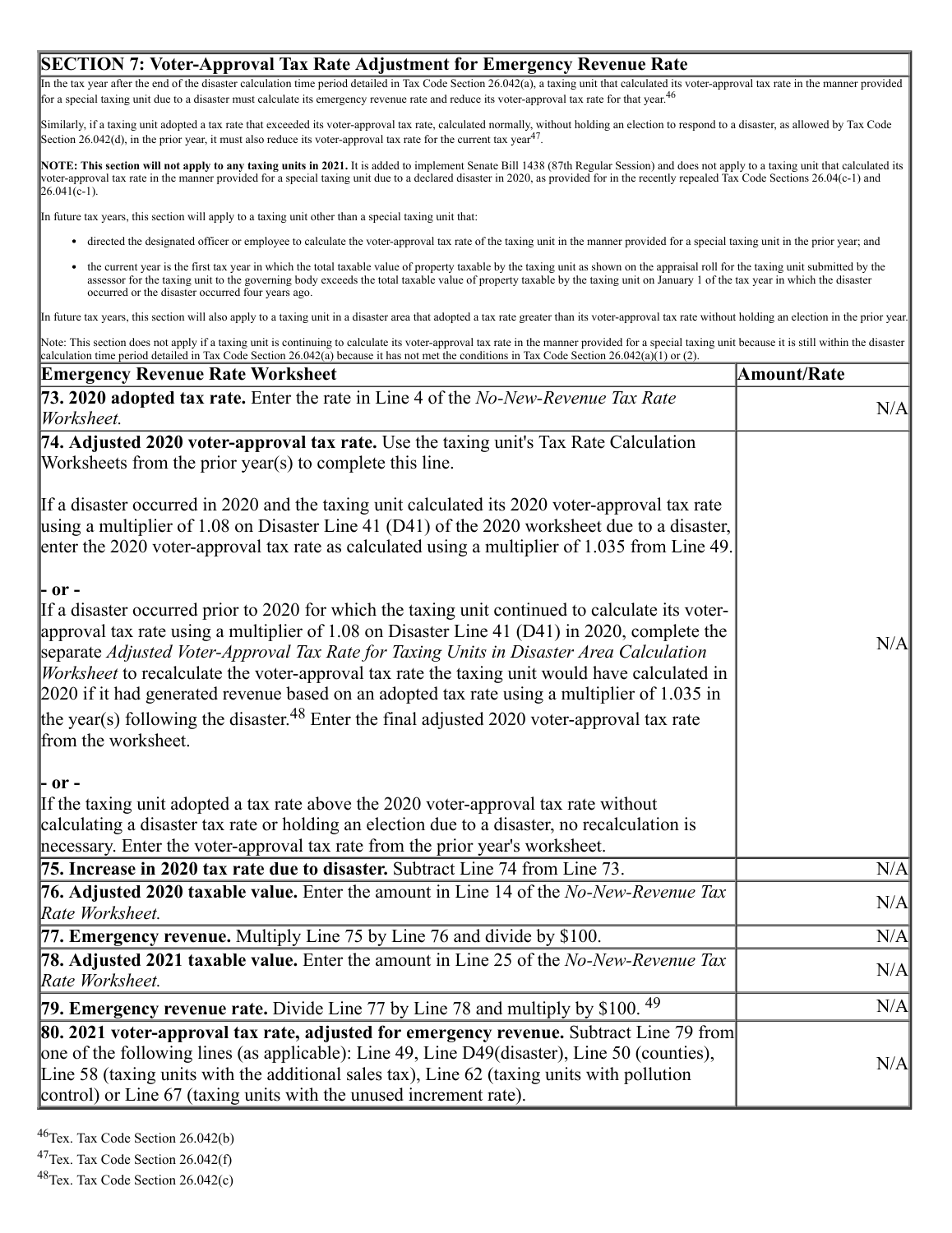#### **SECTION 8: Total Tax Rate** Indicate the applicable total tax rates as calculated above. **No-New-Revenue tax rate** As applicable, enter the 2021 NNR tax rate from: Line 26, Line 27 (counties), or Line 56 (adjusted for sales tax). Indicate the line number used: 26 \$0.7769/\$100 **Voter-Approval tax rate** As applicable, enter the 2021 voter-approval tax rate from: Line 49, Line 50 (counties), Line 58 (adjusted for sales tax), Line 62 (adjusted for pollution control), Line 67 (adjusted for unused increment), or Line 80 (adjusted for emergency revenue). Indicate the line number used: 49 \$0.7950/\$100 **De minimis rate** If applicable, enter the de minimis rate from Line 72. \$0/\$100

#### **SECTION 9: Taxing Unit Representative Name and Signature**

Enter the name of the person preparing the tax rate as authorized by the governing body of the taxing unit. By signing below, you certify that you are the designated officer or employee of the taxing unit and have accurately calculated the tax rates using values that are the same as the values shown in the taxing unit's certified appraisal roll or certified estimate of taxable value, in accordance with requirements in Tax Code.<sup>50</sup>

#### **print here** WILLACY COUNTY

Printed Name of Taxing Unit Representative

**sign here \_\_\_\_\_\_\_\_\_\_\_\_\_\_\_\_\_\_\_\_\_\_\_\_\_\_\_\_\_\_\_\_\_\_\_\_\_\_\_** \_\_\_\_\_\_\_\_\_\_\_\_\_\_\_\_\_\_\_\_\_\_\_\_\_

Taxing Unit Representative Date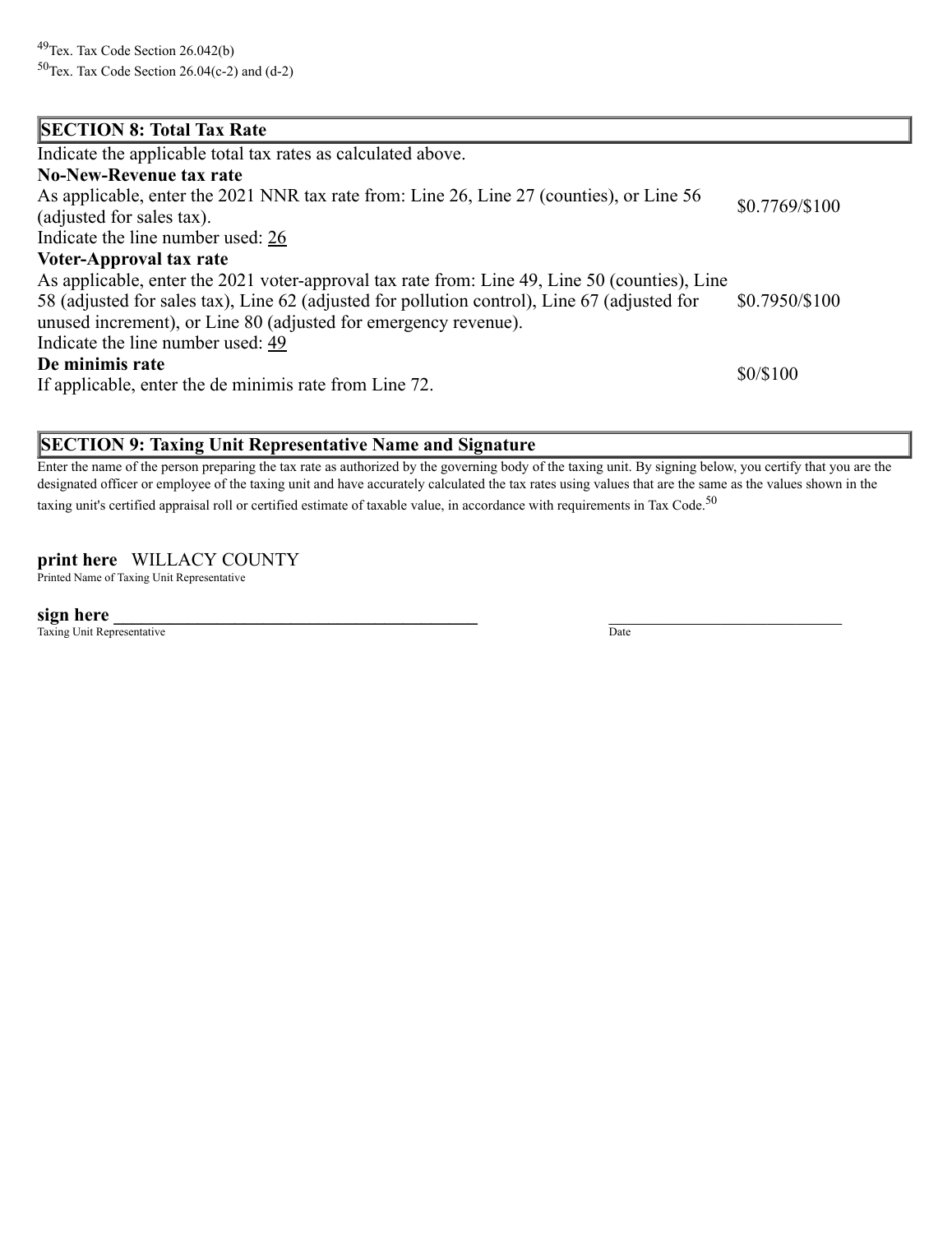#### **2021 Tax Rate Calculation Worksheet Taxing Units Other Than School Districts or Water Districts CITY OF RAYMONDVILLE** Taxing Unit Name

#### **192 N 3RD STREET RM # 202 RAYMONDVILLE, TX 78580**

Taxing Unit's Address, City, State, ZIP Code

GENERAL INFORMATION: Tax Code Section 26.04(c) requires an officer or employee designated by the governing body to calculate the No-New-Revenue (NNR) tax rate and Voter-Approval tax rate for the taxing unit. These tax rates are expressed in dollars per \$100 of taxable value calculated. The calculation process starts after the chief appraiser delivers to the taxing unit the certified appraisal roll and the estimated values of properties under protest. The designated officer or employee shall certify that the officer or employee has accurately calculated the tax rates and used values shown for the certified appraisal roll or certified estimate. The officer or employee submits the rates to the governing body by Aug. 7 or as soon thereafter as practicable.

School districts do not use this form, but instead use Comptroller Form 50-859 Tax Rate Calculation Worksheet, School Districts without Chapter 313 Agreements or Comptroller Form 50-884 Tax Rate Calculation Worksheet, School District with Chapter 313 Agreements.

Water districts as defined under Water Code Section 49.001(1) do not use this form, but instead use Comptroller Form 50-858 Water District Voter-Approval Tax Rate Worksheet for Low Tax Rate and Developing Districts or Comptroller Form 50-860 Developed Water District Voter-Approval Tax Rate Worksheet.

The Comptroller's office provides this worksheet to assist taxing units in determining tax rates. The information provided in this worksheet is offered as technical assistance and not legal advice. Taxing units should consult legal counsel for interpretations of law regarding tax rate preparation and adoption.

#### **SECTION 1: No-New-Revenue Tax Rate**

The NNR tax rate enables the public to evaluate the relationship between taxes for the prior year and for the current year based on a tax rate that would produce the same amount of taxes (no new taxes) if applied to the same properties that are taxed in both years. When appraisal values increase, the NNR tax rate should decrease.

The NNR tax rate for a county is the sum of the NNR tax rates calculated for each type of tax the county levies.

While uncommon, it is possible for a taxing unit to provide an exemption for only maintenance and operations taxes. In this case, the taxing unit will need to calculate the NNR tax rate separately for the maintenance and operations tax and the debt tax, then add the two components together.

| No-New-Revenue Tax Rate Worksheet                                                                                                                                                                                                                                                                                                                                                                                                                                                                                                                                                                                                                            | <b>Amount/Rate</b>                  |
|--------------------------------------------------------------------------------------------------------------------------------------------------------------------------------------------------------------------------------------------------------------------------------------------------------------------------------------------------------------------------------------------------------------------------------------------------------------------------------------------------------------------------------------------------------------------------------------------------------------------------------------------------------------|-------------------------------------|
| <b>1. 2020 total taxable value.</b> Enter the amount of 2020 taxable value on the 2020 tax roll<br>today. Include any adjustments since last year's certification; exclude Tax Code Section<br>$[25.25(d)$ one-fourth and one-third over-appraisal corrections from these adjustments.<br>Exclude any property value subject to an appeal under Chapter 42 as of July 25 (will add<br>undisputed value in Line 6). This total includes the taxable value of homesteads with tax<br>ceilings (will deduct in Line 2) and the captured value for tax increment financing<br>(adjustment is made by deducting TIF taxes, as reflected in Line 17). <sup>1</sup> | \$210,885,605                       |
| 2. 2020 tax ceilings. Counties, cities and junior college districts. Enter 2020 total taxable<br>value of homesteads with tax ceilings. These include the homesteads of homeowners age 65<br>or older or disabled. Other taxing units enter 0. If your taxing units adopted the tax ceiling<br>provision in 2020 or a prior year for homeowners age 65 or older or disabled, use this step. <sup>2</sup>                                                                                                                                                                                                                                                     | $\frac{1}{2}$                       |
| 3. Preliminary 2020 adjusted taxable value. Subtract Line 2 from Line 1.                                                                                                                                                                                                                                                                                                                                                                                                                                                                                                                                                                                     | \$210,885,605                       |
| $ 4.2020$ total adopted tax rate.                                                                                                                                                                                                                                                                                                                                                                                                                                                                                                                                                                                                                            | \$0.7774/\$100                      |
| 5. 2020 taxable value lost because court appeals of ARB decisions reduced 2020<br>appraised value.<br>A. Original 2020 ARB values:                                                                                                                                                                                                                                                                                                                                                                                                                                                                                                                           | $\vert \mathbf{S} \mathbf{0} \vert$ |
| B. 2020 values resulting from final court decisions:                                                                                                                                                                                                                                                                                                                                                                                                                                                                                                                                                                                                         | $\sqrt{30}$                         |
| C. 2020 value loss. Subtract B from $A3$                                                                                                                                                                                                                                                                                                                                                                                                                                                                                                                                                                                                                     | $ 10\rangle$                        |
| $\ $ 6. 2020 taxable value subject to an appeal under Chapter 42, as of July 25.<br>A. 2020 ARB certified value:                                                                                                                                                                                                                                                                                                                                                                                                                                                                                                                                             | $\vert \mathbf{S} \mathbf{0} \vert$ |
| $\mathbb B$ . 2020 disputed value:                                                                                                                                                                                                                                                                                                                                                                                                                                                                                                                                                                                                                           | \$0                                 |
| C. 2020 undisputed value. Subtract B from $A^4$ .                                                                                                                                                                                                                                                                                                                                                                                                                                                                                                                                                                                                            | \$0                                 |

 $(956)$  689-3621 Phone (area code and number) www.co.willacy.tx.us

Taxing Unit's Website Address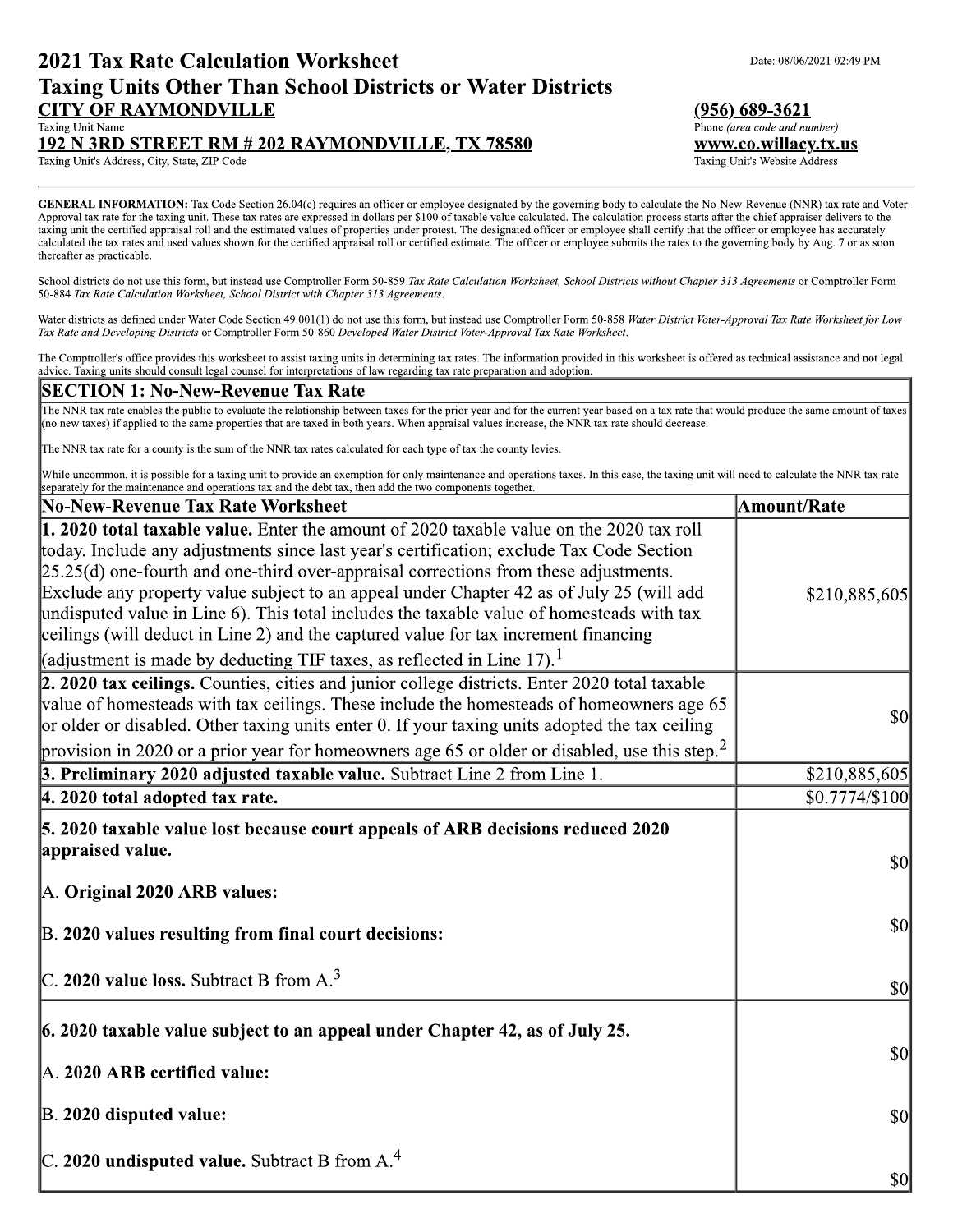| 7. 2020 Chapter 42 related adjusted values Add Line 5C and Line 6C.<br>8. 2020 taxable value, adjusted for actual and potential court-ordered adjustments.                                                                                                                                                                                                                                | <b>\$0</b>                          |
|-------------------------------------------------------------------------------------------------------------------------------------------------------------------------------------------------------------------------------------------------------------------------------------------------------------------------------------------------------------------------------------------|-------------------------------------|
| Add Line 3 and Line 7.                                                                                                                                                                                                                                                                                                                                                                    | \$210,885,605                       |
| $\vert$ 9. 2020 taxable value of property in territory the taxing unit deannexed after Jan. 1,                                                                                                                                                                                                                                                                                            | $\vert \mathbf{S} \mathbf{O} \vert$ |
| 2020. Enter the 2020 value of property in deannexed territory. <sup>5</sup><br>10. 2020 taxable value lost because property first qualified for an exemption in 2021. If                                                                                                                                                                                                                  |                                     |
| the taxing unit increased an original exemption, use the difference between the original<br>exempted amount and the increased exempted amount. Do not include value lost due to<br>freeport, goods-in-transit, temporary disaster exemptions. Note that lowering the amount or<br>percentage of an existing exemption in 2021 does not create a new exemption or reduce<br>taxable value. |                                     |
| A. Absolute exemptions. Use 2020 market value:                                                                                                                                                                                                                                                                                                                                            | \$124,510                           |
| B. Partial exemptions. 2021 exemption amount or 2021 percentage exemption times 2020<br>value:                                                                                                                                                                                                                                                                                            | \$79,736                            |
| C. Value loss. Add A and $B^5$                                                                                                                                                                                                                                                                                                                                                            | \$204,246                           |
| 11. 2020 taxable value lost because property first qualified for agricultural appraisal<br>$(1-d \text{ or } 1-d-1)$ , timber appraisal, recreational/scenic appraisal or public access airport<br>special appraisal in 2021. Use only properties that qualified in 2021 for the first time; do<br>not use properties that qualified in 2020.                                             |                                     |
| A. 2020 market value:                                                                                                                                                                                                                                                                                                                                                                     | $\frac{1}{2}$                       |
| B. 2021 productivity or special appraised value:                                                                                                                                                                                                                                                                                                                                          | 10                                  |
| C. Value loss. Subtract B from $A$ . <sup>7</sup>                                                                                                                                                                                                                                                                                                                                         | $ 10\rangle$                        |
| 12. Total adjustments for lost value. Add lines 9, 10C and 11C.<br>13. 2020 captured value of property in a TIF. Enter the total value of 2020 captured                                                                                                                                                                                                                                   | \$204,246                           |
| appraised value of property taxable by a taxing unit in a tax increment financing zone for<br>which 2020 taxes were deposited into the tax increment fund. <sup>8</sup> If the taxing unit has no                                                                                                                                                                                         | $\vert \mathbf{S} \mathbf{0} \vert$ |
| captured appraised value in line 18D, enter 0.                                                                                                                                                                                                                                                                                                                                            |                                     |
| 14. 2020 total value. Subtract Line 12 and Line 13 from Line 8.                                                                                                                                                                                                                                                                                                                           | \$210,681,359                       |
| 15. Adjusted 2020 total levy. Multiply Line 4 by Line 14 and divide by \$100.<br>16. Taxes refunded for years preceding tax year 2020. Enter the amount of taxes refunded                                                                                                                                                                                                                 | \$1,637,836                         |
| by the taxing unit for tax years preceding tax year 2020. Types of refunds include court<br>decisions, Tax Code Section 25.25(b) and (c) corrections and Tax Code Section 31.11<br>payment errors. Do not include refunds for tax year 2020. This line applies only to tax years<br>preceding tax year $2020$ . <sup>8</sup>                                                              | \$8,621                             |
| 17. Adjusted 2020 levy with refunds and TIF adjustment. Add Lines 15 and 16. $^{10}$                                                                                                                                                                                                                                                                                                      | \$1,646,457                         |
| 18. Total 2021 taxable value on the 2021 certified appraisal roll today. This value<br>includes only certified values or certified estimate of values and includes the total taxable<br>value of homesteads with tax ceilings (will deduct in Line 20). These homesteads include<br>homeowners age 65 or older or disabled. <sup>11</sup>                                                 |                                     |
|                                                                                                                                                                                                                                                                                                                                                                                           | \$214,272,943                       |
| A. Certified values:                                                                                                                                                                                                                                                                                                                                                                      |                                     |
| B. Counties: Include railroad rolling stock values certified by the Comptroller's office:                                                                                                                                                                                                                                                                                                 | $\frac{1}{2}$                       |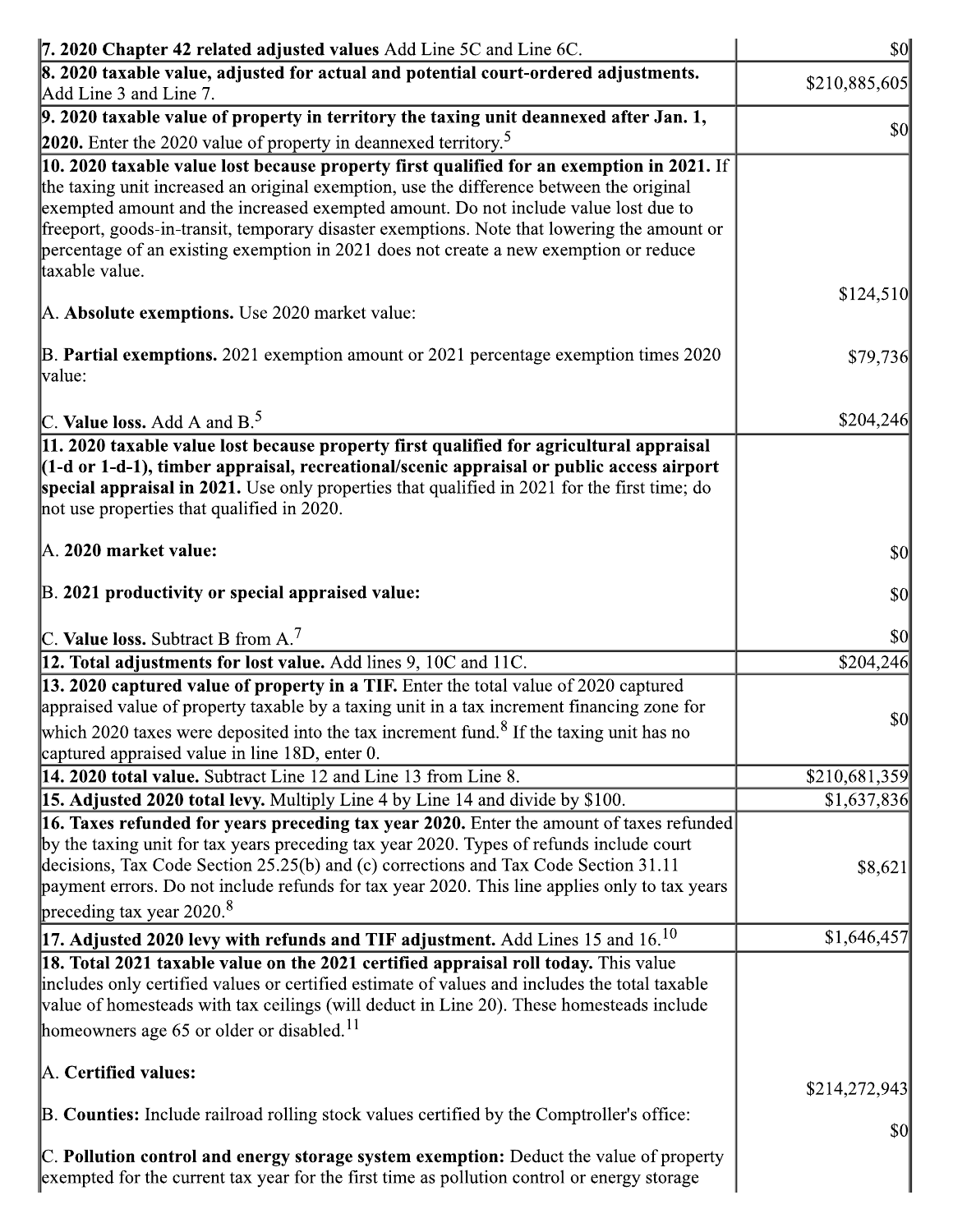| system property:                                                                                                                                                                                                                                                                                                                                                                                                                                                                                                                                                                                                                                                                                                                                               |                |
|----------------------------------------------------------------------------------------------------------------------------------------------------------------------------------------------------------------------------------------------------------------------------------------------------------------------------------------------------------------------------------------------------------------------------------------------------------------------------------------------------------------------------------------------------------------------------------------------------------------------------------------------------------------------------------------------------------------------------------------------------------------|----------------|
| $\mathbb{D}$ . Tax increment financing: Deduct the 2021 captured appraised value of property taxable<br>by a taxing unit in a tax increment financing zone for which the 2021 taxes will be deposited<br>into the tax increment fund. Do not include any new property value that will be included in                                                                                                                                                                                                                                                                                                                                                                                                                                                           | \$0            |
| Line 23 below. <sup>12</sup>                                                                                                                                                                                                                                                                                                                                                                                                                                                                                                                                                                                                                                                                                                                                   | 30             |
| <b>E. Total 2021 value.</b> Add A and B, then subtract C and D.                                                                                                                                                                                                                                                                                                                                                                                                                                                                                                                                                                                                                                                                                                |                |
|                                                                                                                                                                                                                                                                                                                                                                                                                                                                                                                                                                                                                                                                                                                                                                | \$214,272,943  |
|                                                                                                                                                                                                                                                                                                                                                                                                                                                                                                                                                                                                                                                                                                                                                                |                |
|                                                                                                                                                                                                                                                                                                                                                                                                                                                                                                                                                                                                                                                                                                                                                                |                |
| $\vert$ 19. Total value of properties under protest or not included on certified appraisal roll. $^{13}$                                                                                                                                                                                                                                                                                                                                                                                                                                                                                                                                                                                                                                                       | \$0            |
| $\mathbb A$ . 2021 taxable value of properties under protest. The chief appraiser certifies a list of<br>properties still under ARB protest. The list shows the appraisal district's value and the<br>taxpayer's claimed value, if any, or an estimate of the value if the taxpayer wins. For each of<br>the properties under protest, use the lowest of these values. Enter the total value under<br>$\vert$ protest. <sup>14</sup>                                                                                                                                                                                                                                                                                                                           |                |
| B. 2021 value of properties not under protest or included on certified appraisal roll.<br>The chief appraiser gives taxing units a list of those taxable properties that the chief<br>appraiser knows about, but are not included in the appraisal roll certification. These<br>properties also are not on the list of properties that are still under protest. On this list of<br>properties, the chief appraiser includes the market value, appraised value and exemptions for<br>the preceding year and a reasonable estimate of the market value, appraised value and<br>exemptions for the current year. Use the lower market, appraised or taxable value (as<br>appropriate). Enter the total value of property not on the certified roll. <sup>15</sup> | \$0            |
| C. Total value under protest or not certified: Add A and B.                                                                                                                                                                                                                                                                                                                                                                                                                                                                                                                                                                                                                                                                                                    |                |
|                                                                                                                                                                                                                                                                                                                                                                                                                                                                                                                                                                                                                                                                                                                                                                | $ 10\rangle$   |
| 20. 2021 tax ceilings. Counties, cities and junior colleges enter 2021 total taxable value of<br>homesteads with tax ceilings. These include the homesteads of homeowners age 65 or older<br>or disabled. Other taxing units enter 0. If your taxing units adopted the tax ceiling provision                                                                                                                                                                                                                                                                                                                                                                                                                                                                   | \$0            |
| $\parallel$ in 2020 or a prior year for homeowners age 65 or older or disabled, use this step. <sup>16</sup>                                                                                                                                                                                                                                                                                                                                                                                                                                                                                                                                                                                                                                                   |                |
| <b>21. 2021 total taxable value.</b> Add Lines 18E and 19C. Subtract Line $20^{17}$                                                                                                                                                                                                                                                                                                                                                                                                                                                                                                                                                                                                                                                                            | \$214,272,943  |
| $22.$ Total 2021 taxable value of properties in territory annexed after Jan. 1, 2020.<br>Include both real and personal property. Enter the 2021 value of property in territory<br>$\lvert$ annexed. <sup>18</sup>                                                                                                                                                                                                                                                                                                                                                                                                                                                                                                                                             | \$0            |
| 23. Total 2021 taxable value of new improvements and new personal property located                                                                                                                                                                                                                                                                                                                                                                                                                                                                                                                                                                                                                                                                             |                |
| in new improvements. New means the item was not on the appraisal roll in 2020. An                                                                                                                                                                                                                                                                                                                                                                                                                                                                                                                                                                                                                                                                              |                |
| improvement is a building, structure, fixture or fence erected on or affixed to land. New<br>additions to existing improvements may be included if the appraised value can be                                                                                                                                                                                                                                                                                                                                                                                                                                                                                                                                                                                  | \$2,361,722    |
| determined. New personal property in a new improvement must have been brought into the                                                                                                                                                                                                                                                                                                                                                                                                                                                                                                                                                                                                                                                                         |                |
| taxing unit after Jan. 1, 2020, and be located in a new improvement. New improvements do                                                                                                                                                                                                                                                                                                                                                                                                                                                                                                                                                                                                                                                                       |                |
| include property on which a tax abatement agreement has expired for $2021$ . <sup>19</sup>                                                                                                                                                                                                                                                                                                                                                                                                                                                                                                                                                                                                                                                                     |                |
| 24. Total adjustments to the 2021 taxable value. Add Lines $22$ and $23$ .                                                                                                                                                                                                                                                                                                                                                                                                                                                                                                                                                                                                                                                                                     | \$2,361,722    |
| <b>25. Adjusted 2021 taxable value.</b> Subtract Line 24 from Line 21.                                                                                                                                                                                                                                                                                                                                                                                                                                                                                                                                                                                                                                                                                         | \$211,911,221  |
| 26. 2021 NNR tax rate. Divide Line 17 by Line 25 and multiply by $$100.20$                                                                                                                                                                                                                                                                                                                                                                                                                                                                                                                                                                                                                                                                                     | \$0.7769/\$100 |
| 27. COUNTIES ONLY. Add together the NNR tax rates for each type of tax the county                                                                                                                                                                                                                                                                                                                                                                                                                                                                                                                                                                                                                                                                              |                |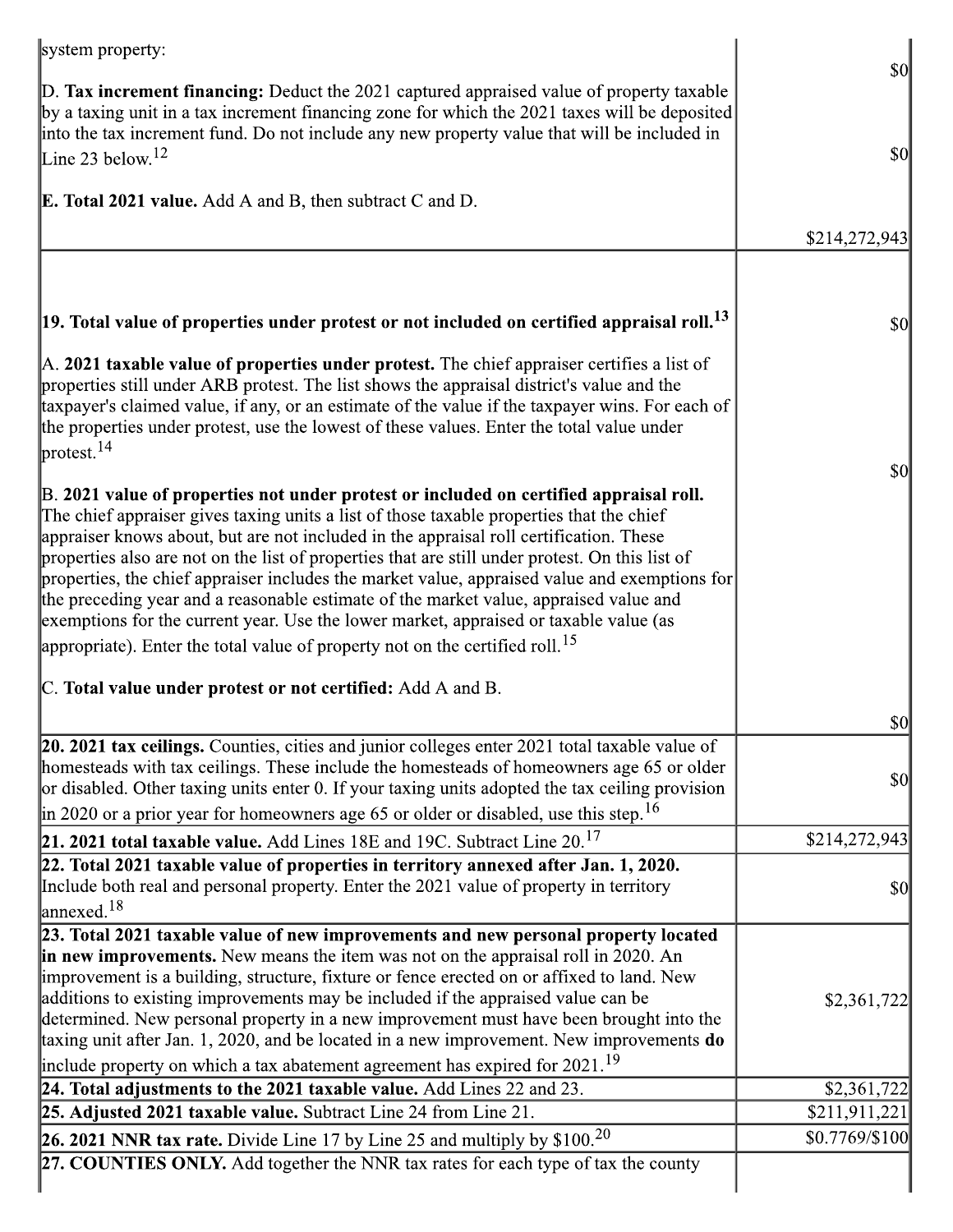| <sup>1</sup> Tex. Tax Code Section $26.012(14)$       | <sup>13</sup> Tex. Tax Code Section $26.01(c)$ and (d) |
|-------------------------------------------------------|--------------------------------------------------------|
| $2$ Tex. Tax Code Section 26.012(14)                  | <sup>14</sup> Tex. Tax Code Section $26.01(c)$         |
| $3$ Tex. Tax Code Section 26.012(13)                  | <sup>15</sup> Tex. Tax Code Section $26.01(d)$         |
| <sup>4</sup> Tex. Tax Code Section $26.012(13)$       | <sup>16</sup> Tex. Tax Code Section $26.012(6)(b)$     |
| $5$ Tex. Tax Code Section 26.012(15)                  | <sup>17</sup> Tex. Tax Code Section $26.012(6)$        |
| $5$ Tex. Tax Code Section 26.012(15)                  | <sup>18</sup> Tex. Tax Code Section $26.012(17)$       |
| $7$ Tex. Tax Code Section 26.012(15)                  | <sup>19</sup> Tex. Tax Code Section $26.012(17)$       |
| ${}^{3}$ Tex. Tax Code Section 26.03(c)               | ${}^{20}$ Tex. Tax Code Section 26.04(c)               |
| $^{9}$ Tex. Tax Code Section 26.012(13)               | <sup>21</sup> Tex. Tax Code Section $26.04(d)$         |
| $^{10}$ Tex. Tax Code Section 26.012(13)              | <sup>22</sup> Reserved for expansion                   |
| <sup>11</sup> Tex. Tax Code Section 26.012,26.04(c-2) | <sup>23</sup> Tex. Tax Code Section 26.044             |
| $12$ Tex. Tax Code Section 26.03(c)                   | <sup>24</sup> Tex. Tax Code Section 26.0441            |
|                                                       |                                                        |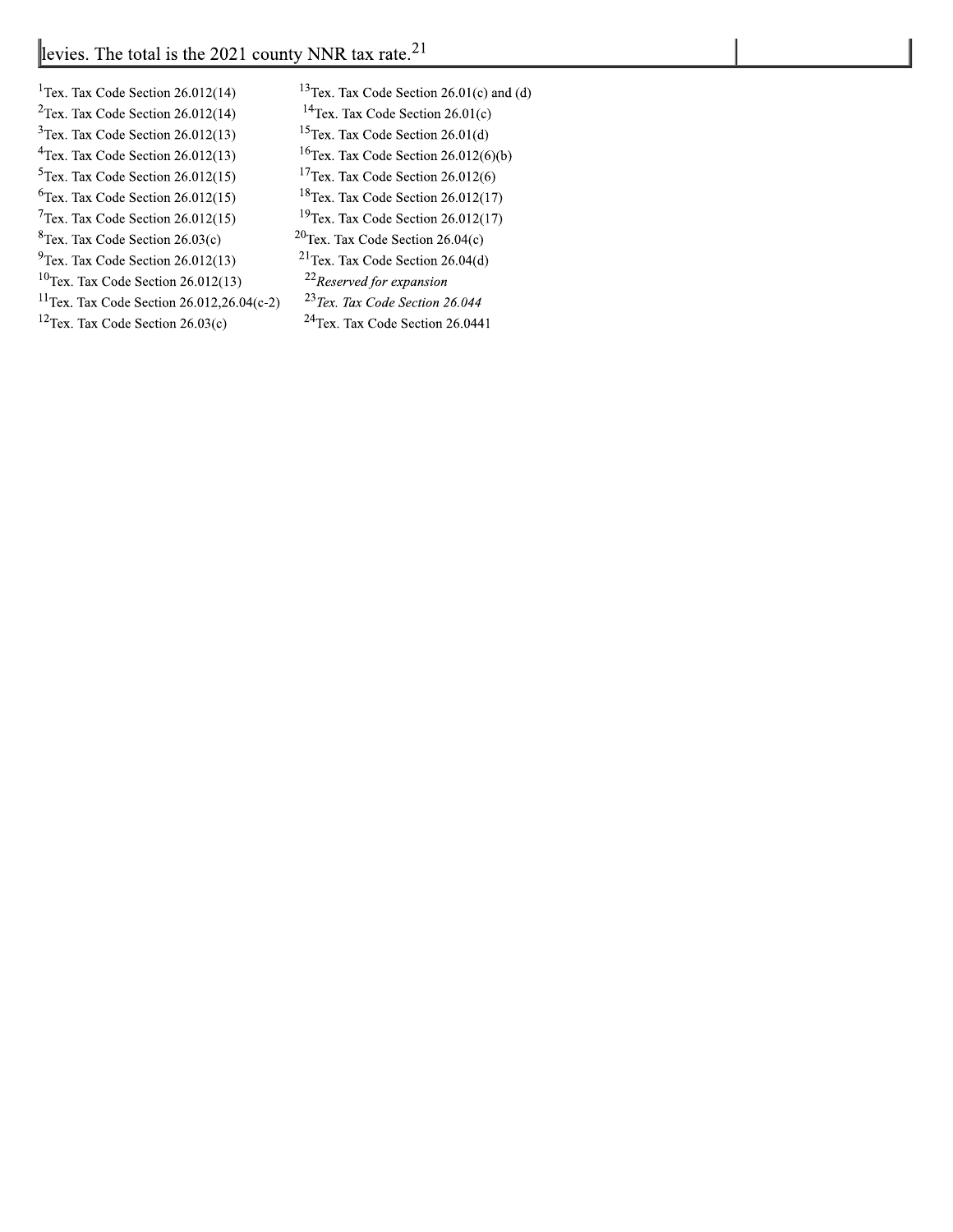#### **SECTION 2: Voter-Approval Tax Rate**

The voter-approval tax rate is the highest tax rate that a taxing unit may adopt without holding an election to seek voter approval of the rate. The voter-approval tax rate is split into two separate rates:

- 1. Maintenance and Operations (M&O) Tax Rate: The M&O portion is the tax rate that is needed to raise the same amount of taxes that the taxing unit levied in the prior year plus the applicable percentage allowed by law. Th
- and other debt secured by property tax revenue.

| The Voter-Approval tax rate for a county is the sum of the Voter-Approval tax rates calculated for each type of tax the county levies. In most cases the Voter-Approval tax rate exceeds |
|------------------------------------------------------------------------------------------------------------------------------------------------------------------------------------------|
| the No-New-Revenue tax rate, but occasionally decreases in a taxing unit's debt service will cause the NNR tax rate to be higher than the voter-approval tax rate.                       |

| ne ivo-ivew-recentle tax fate, out occasionally decreases in a taxing unit's deot service will cause the first tax fate to be inglier than the voter-approval tax fate<br>Voter-Approval Tax Rate Worksheet                                                                                                                                                                                                                                                                                                                                                                                                                                                                        | Amount/Rate    |
|------------------------------------------------------------------------------------------------------------------------------------------------------------------------------------------------------------------------------------------------------------------------------------------------------------------------------------------------------------------------------------------------------------------------------------------------------------------------------------------------------------------------------------------------------------------------------------------------------------------------------------------------------------------------------------|----------------|
| 28. 2020 M&O tax rate. Enter the $2020$ M&O tax rate.                                                                                                                                                                                                                                                                                                                                                                                                                                                                                                                                                                                                                              | \$0.6807/\$100 |
| 29. 2020 taxable value, adjusted for actual and potential court-ordered adjustments.                                                                                                                                                                                                                                                                                                                                                                                                                                                                                                                                                                                               | \$210,885,605  |
| Enter the amount in Line 8 of the No-New-Revenue Tax Rate Worksheet.                                                                                                                                                                                                                                                                                                                                                                                                                                                                                                                                                                                                               |                |
| <b>30. Total 2020 M&amp;O levy.</b> Multiply Line 28 by Line 29 and divide by \$100.                                                                                                                                                                                                                                                                                                                                                                                                                                                                                                                                                                                               | \$1,435,498    |
| 31. Adjusted 2020 levy for calculating NNR M&O rate.                                                                                                                                                                                                                                                                                                                                                                                                                                                                                                                                                                                                                               |                |
| A. M&O taxes refunded for years preceding tax year 2020 Enter the amount of M&O<br>taxes refunded in the preceding year for taxes before that year. Types of refunds include<br>court decisions, Tax Code Section 25.25(b) and (c) corrections and Tax Code Section 31.11<br>payment errors. Do not include refunds for tax year 2020. This line applies only to tax years<br>preceding tax year 2020.                                                                                                                                                                                                                                                                             | \$8,621        |
| <b>B. 2020 taxes in TIF</b> Enter the amount of taxes paid into the tax increment fund for a<br>reinvestment zone as agreed by the taxing unit. If the taxing unit has no 2021 captured<br>appraised value in Line 18D, enter 0.                                                                                                                                                                                                                                                                                                                                                                                                                                                   | $\sqrt{50}$    |
| <b>C. 2020 transferred function.</b> If discontinuing all of a department, function or activity and<br>transferring it to another taxing unit by written contract, enter the amount spent by the taxing<br>unit discontinuing the function in the 12 months preceding the month of this calculation. If<br>the taxing unit did not operate this function for this 12-month period, use the amount spent<br>in the last full fiscal year in which the taxing unit operated the function. The taxing unit<br>discontinuing the function will subtract this amount in D below. The taxing unit receiving<br>the function will add this amount in D below. Other taxing units enter 0. | $\frac{1}{2}$  |
| <b>D. 2020 M&amp;O levy adjustments.</b> Subtract B from A. For taxing unit with C, subtract if<br>discontinuing function and add if receiving function.                                                                                                                                                                                                                                                                                                                                                                                                                                                                                                                           | \$8,621        |
| E. Add Line 30 to 31D.                                                                                                                                                                                                                                                                                                                                                                                                                                                                                                                                                                                                                                                             | \$1,444,119    |
| 32. Adjusted 2021 taxable value. Enter the amount in Line 25 of the No-New-Revenue Tax<br>Rate Worksheet.                                                                                                                                                                                                                                                                                                                                                                                                                                                                                                                                                                          | \$211,911,221  |
| 33. 2021 NNR M&O rate (unadjusted). Divide Line 31E by Line 32 and multiply by<br>\$100.                                                                                                                                                                                                                                                                                                                                                                                                                                                                                                                                                                                           | \$0.6814/\$100 |
| $ 34.$ Rate adjustment for state criminal justice mandate. $^{23}$                                                                                                                                                                                                                                                                                                                                                                                                                                                                                                                                                                                                                 |                |
| $\mathbf{A}$ . 2021 state criminal justice mandate: Enter the amount spent by a county in the<br>previous 12 months providing for the maintenance and operation cost of keeping inmates in<br>county-paid facilities after they have been sentenced. Do not include any state<br>reimbursement received by the county for the same purpose.                                                                                                                                                                                                                                                                                                                                        | <b>\$0</b>     |
| <b>B. 2020 state criminal justice mandate:</b> Enter the amount spent by a county in the $12$<br>months prior to the previous 12 months providing for the maintenance and operation cost of<br>keeping inmates in county-paid facilities after they have been sentenced. Do not include any<br>state reimbursement received by the county for the same purpose. Enter zero if this is the<br>first time the mandate applies.                                                                                                                                                                                                                                                       | <b>\$0</b>     |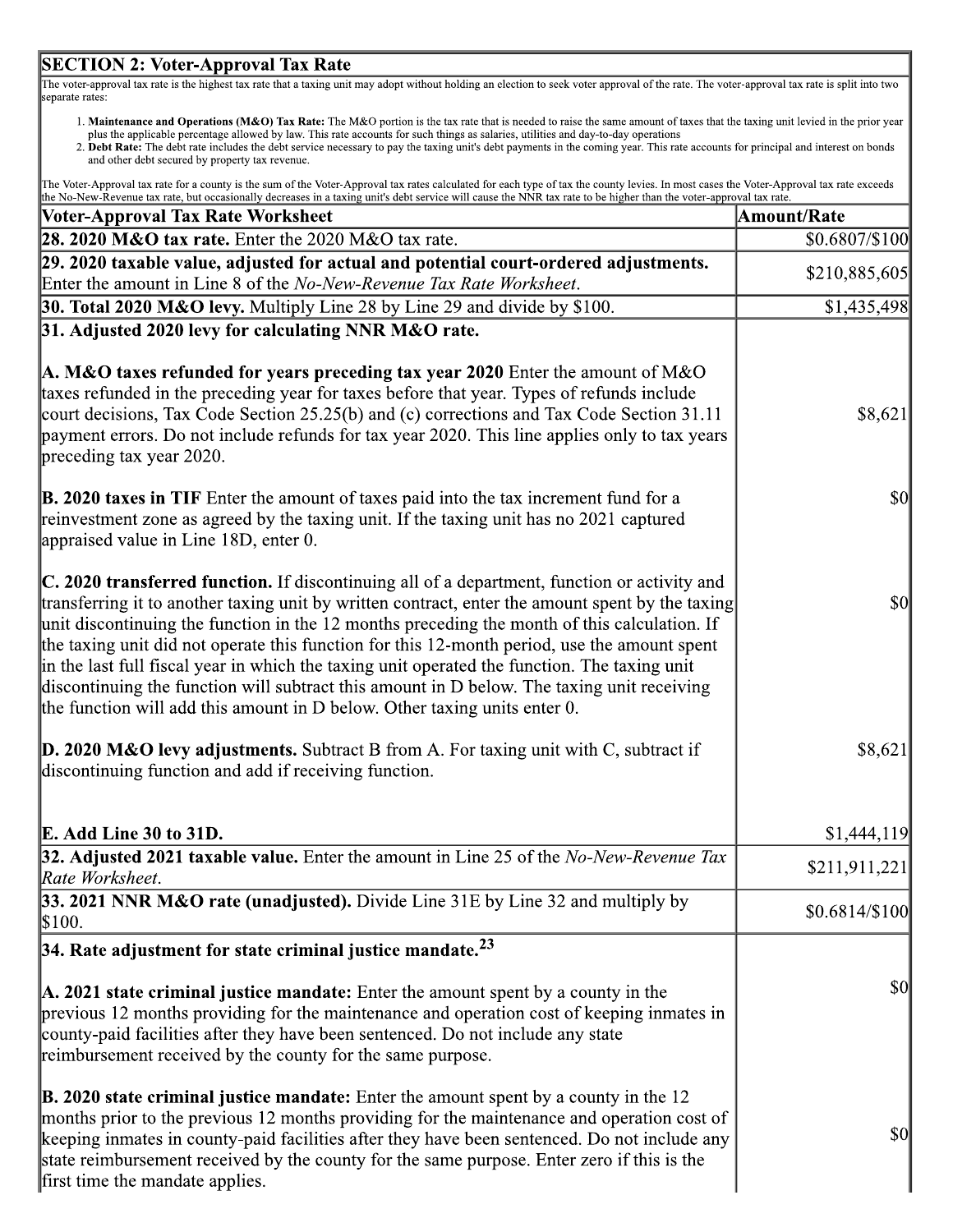| <b>C.</b> Subtract B from A and divide by Line 32 and multiply by \$100.                                                                                                                                                                                                                                                          |                |
|-----------------------------------------------------------------------------------------------------------------------------------------------------------------------------------------------------------------------------------------------------------------------------------------------------------------------------------|----------------|
| $\mathbf{D}$ . Enter the rate calculated in C. If not applicable, enter 0.                                                                                                                                                                                                                                                        | \$0.0000/\$100 |
|                                                                                                                                                                                                                                                                                                                                   | \$0.0000/\$100 |
| 35. Rate adjustment for indigent health care expenditures. $^{24}$                                                                                                                                                                                                                                                                | \$0            |
| $\mathbf{A}$ . 2021 indigent health care expenditures: Enter the amount paid by a taxing unit<br>providing for the maintenance and operation cost of providing indigent health care for the<br>period beginning on July 1, 2020 and ending on June 30, 2021, less any state assistance<br>received for the same purpose.          |                |
| $\mathbf{\mathbb{B}}$ . 2020 indigent health care expenditures: Enter the amount paid by a taxing unit<br>providing for the maintenance and operation cost of providing indigent health care for the<br>period beginning on July 1, 2019 and ending on June 30, 2020, less any state assistance<br>received for the same purpose. | \$0            |
| $\mathbb C$ . Subtract B from A and divide by Line 32 and multiply by \$100.                                                                                                                                                                                                                                                      |                |
| $\mathbf D$ . Enter the rate calculated in C. If not applicable, enter 0.                                                                                                                                                                                                                                                         | \$0.0000/\$100 |
|                                                                                                                                                                                                                                                                                                                                   | \$0.0000/\$100 |
| <b>36.</b> Rate adjustment for county indigent defense compensation. $25$                                                                                                                                                                                                                                                         | \$0            |
| $\mathbf{A}$ . 2021 indigent defense compensation expenditures: Enter the amount paid by a county<br>to provide appointed counsel for indigent individuals for the period beginning on July 1.<br>$[2020$ and ending on June 30, 2021, less any state grants received by the county for the same<br>purpose.                      |                |
| $\mathbf{\mathbb{B}}$ . 2020 indigent defense compensation expenditures: Enter the amount paid by a county<br>to provide appointed counsel for indigent individuals for the period beginning on July 1,<br>2019 and ending on June 30, 2020, less any state grants received by the county for the same<br>purpose.                | \$0            |
| $\mathbb C$ . Subtract B from A and divide by Line 32 and multiply by \$100.                                                                                                                                                                                                                                                      | \$0.0000/\$100 |
| <b>D.</b> Multiply B by 0.05 and divide by Line 32 and multiply by \$100.                                                                                                                                                                                                                                                         | \$0.0000/\$100 |
| <b>E.</b> Enter the lessor of C and D. If not applicable, enter 0.                                                                                                                                                                                                                                                                | \$0.0000/\$100 |
| 37. Rate adjustment for county hospital expenditures. $26$                                                                                                                                                                                                                                                                        |                |
| A. 2021 eligible county hospital expenditures: Enter the amount paid by the county or<br>municipality to maintain and operate an eligible county hospital for the period beginning on<br>$\text{July } 1, 2020 \text{ and ending on June } 30, 2021.$                                                                             | \$0            |
| $\mathbf{B}$ . 2020 eligible county hospital expenditures: Enter the amount paid by the county or                                                                                                                                                                                                                                 |                |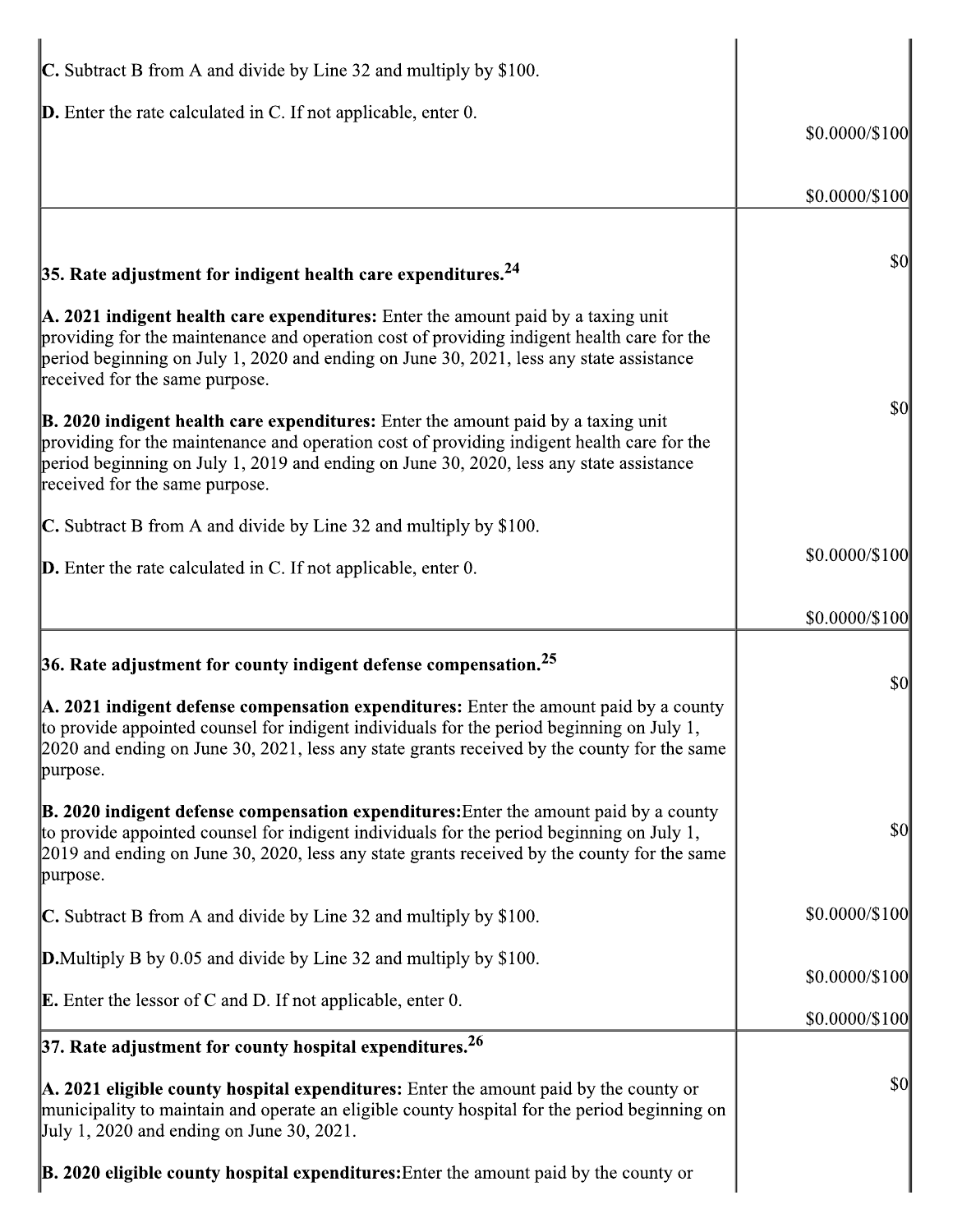| municipality to maintain and operate an eligible county hospital for the period beginning on<br>July 1, 2019 and ending on June 30, 2020.                                                                                                                                                                                                                                                                                                               | \$0                  |
|---------------------------------------------------------------------------------------------------------------------------------------------------------------------------------------------------------------------------------------------------------------------------------------------------------------------------------------------------------------------------------------------------------------------------------------------------------|----------------------|
| <b>C.</b> Subtract B from A and divide by Line 32 and multiply by \$100.                                                                                                                                                                                                                                                                                                                                                                                |                      |
| <b>D.</b> Multiply B by 0.08 and divide by Line 32 and multiply by \$100.                                                                                                                                                                                                                                                                                                                                                                               |                      |
| <b>E.</b> Enter the lessor of C and D, if applicable. If not applicable, enter 0.                                                                                                                                                                                                                                                                                                                                                                       | $$0.0000 \times 100$ |
|                                                                                                                                                                                                                                                                                                                                                                                                                                                         | $$0.0000 \times 100$ |
|                                                                                                                                                                                                                                                                                                                                                                                                                                                         | $$0.0000 \times 100$ |
|                                                                                                                                                                                                                                                                                                                                                                                                                                                         |                      |
| 38. Rate adjustment for defunding municipality. This adjustment only applies to a<br>municipality that is considered to be a defunding municipality for the current tax year under<br>Chapter 109, Local Government Code. Chapter 109, Local Government Code only applies<br>to municipalities with a population of more than 250,000 and includes a written<br>determination by the Office of the Governor. See Tax Code 26.0444 for more information. | \$0                  |
| A. Amount appropriated for public safety in 2020. Enter the amount of money<br>appropriated for public safety in the budget adopted by the municipality for the preceding<br>fiscal year                                                                                                                                                                                                                                                                | \$0                  |
| <b>B. Expenditures for public safety in 2020.</b> Enter the amount of money spent by the<br>municipality for public safety during the preceding fiscal year.                                                                                                                                                                                                                                                                                            |                      |
| $\mathbb C$ . Subtract B from A and divide by Line 32 and multiply by \$100.                                                                                                                                                                                                                                                                                                                                                                            | \$0.0000/\$100       |
| $\mathbf D$ . Enter the rate calculated in C. If not applicable, enter 0.                                                                                                                                                                                                                                                                                                                                                                               |                      |
|                                                                                                                                                                                                                                                                                                                                                                                                                                                         | \$0.0000/\$100       |
| 39. Adjusted 2021 NNR M&O rate. Add Lines 33, 34D, 35D, 36E, and 37E. Subtract Line<br>38D.                                                                                                                                                                                                                                                                                                                                                             | $$0.6814/\$100$      |
| 40. Adjustment for 2020 sales tax specifically to reduce property values. Cities, counties<br>and hospital districts that collected and spent additional sales tax on M&O expenses in 2020<br>should complete this line. These entities will deduct the sales tax gain rate for 2021 in<br>Section 3. Other taxing units, enter zero.                                                                                                                   |                      |
|                                                                                                                                                                                                                                                                                                                                                                                                                                                         | \$0                  |
| <b>A.</b> Enter the amount of additional sales tax collected and spent on M&O expenses in 2020, if<br>any. Counties must exclude any amount that was spent for economic development grants<br>from the amount of sales tax spent.                                                                                                                                                                                                                       | \$0.0000             |
| <b>B.</b> Divide Line 40A by Line 32 and multiply by $$100$ .                                                                                                                                                                                                                                                                                                                                                                                           |                      |
| $\mathbb{C}$ . Add Line 40B to Line 39.                                                                                                                                                                                                                                                                                                                                                                                                                 | \$0.6814             |
| 41. 2021 voter-approval M&O rate. Enter the rate as calculated by the appropriate                                                                                                                                                                                                                                                                                                                                                                       | \$0.7052/\$100       |
| scenario below.<br>Special Taxing Unit. If the taxing unit qualifies as a special taxing unit, multiply Line 40C<br>$\gamma$ 1.08.                                                                                                                                                                                                                                                                                                                      |                      |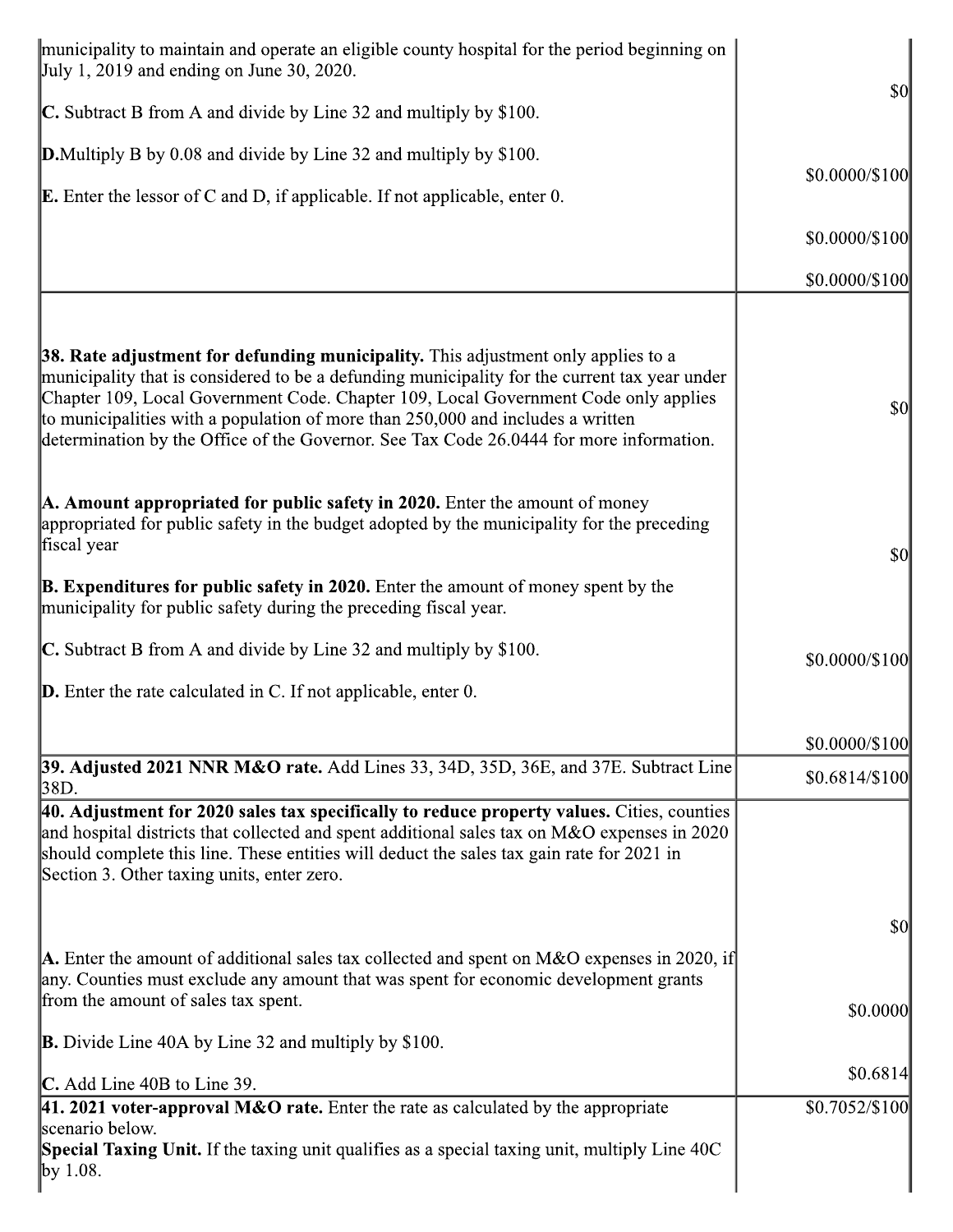| $\mathbf{r}$ or -<br><b>Other Taxing Unit.</b> If the taxing unit does not qualify as a special taxing unit, multiply Line<br>$ 40C$ by 1.035.                                                                                                                                                                                                                                                                                                                                                                                                                                 |                |
|--------------------------------------------------------------------------------------------------------------------------------------------------------------------------------------------------------------------------------------------------------------------------------------------------------------------------------------------------------------------------------------------------------------------------------------------------------------------------------------------------------------------------------------------------------------------------------|----------------|
| D41. Disaster Line 41 (D41): 2021 voter-approval M&O rate for taxing unit affected by<br>disaster declaration. If the taxing unit is located in an area declared a disaster area and at<br>least one person is granted an exemption under Tax Code Section 11.35 for property located<br>in the taxing unit, the governing body may direct the person calculating the voter-approval<br>tax rate to calculate in the manner provided for a special taxing unit. The taxing unit shall<br>continue to calculate the voter-approval tax rate in this manner until the earlier of |                |
| 1. the first year in which total taxable value on the certified appraisal roll exceeds the<br>total taxable value of the tax year in which the disaster occurred, or                                                                                                                                                                                                                                                                                                                                                                                                           | \$0.0000/\$100 |
| 2. the third tax year after the tax year in which the disaster occurred.                                                                                                                                                                                                                                                                                                                                                                                                                                                                                                       |                |
| If the taxing unit qualifies under this scenario, multiply Line 40C by 1.08. <sup>27</sup> If the taxing<br>unit does not qualify, do not complete Disaster Line 41 (Line D41).                                                                                                                                                                                                                                                                                                                                                                                                |                |
| $ 42.$ Total 2021 debt to be paid with property taxes and additional sales tax revenue.<br>Debt means the interest and principal that will be paid on debts that:<br>$(1)$ are paid by property taxes,                                                                                                                                                                                                                                                                                                                                                                         |                |
| $(2)$ are secured by property taxes,<br>$\parallel$ (3) are scheduled for payment over a period longer than one year and<br>(4) are not classified in the taxing unit's budget as $M&O$ expenses                                                                                                                                                                                                                                                                                                                                                                               |                |
| A. Debt also includes contractual payments to other taxing units that have incurred debts on<br>behalf of this taxing unit, if those debts meet the four conditions above. Include only<br>amounts that will be paid from property tax revenue. Do not include appraisal district budget<br>payments. If the governing body of a taxing unit authorized or agreed to authorize a bond,<br>warrant, certificate of obligation, or other evidence of indebtedness on or after Sept. 1, 2021,                                                                                     | \$173,204      |
| verify if it meets the amended definition of debt before including it here. <sup>28</sup><br>Enter debt amount.                                                                                                                                                                                                                                                                                                                                                                                                                                                                |                |
| B. Subtract <b>unencumbered fund amount</b> used to reduce total debt.                                                                                                                                                                                                                                                                                                                                                                                                                                                                                                         | \$0            |
| C. Subtract certified amount spent from sales tax to reduce debt (enter zero if none)                                                                                                                                                                                                                                                                                                                                                                                                                                                                                          | $\frac{1}{2}$  |
| D. Subtract <b>amount paid</b> from other resources.                                                                                                                                                                                                                                                                                                                                                                                                                                                                                                                           | \$0            |
| E. Adjusted debt. Subtract B, C, and D from A.                                                                                                                                                                                                                                                                                                                                                                                                                                                                                                                                 | \$173,204      |
| <b>43. Certified 2020 excess debt collections.</b> Enter the amount certified by the collector. <sup>28</sup>                                                                                                                                                                                                                                                                                                                                                                                                                                                                  | \$0            |
| 44. Adjusted 2021 debt. Subtract Line 43 from Line 42E.                                                                                                                                                                                                                                                                                                                                                                                                                                                                                                                        | \$173,204      |
| 45. 2021 anticipated collection rate.                                                                                                                                                                                                                                                                                                                                                                                                                                                                                                                                          |                |
| A. Enter the 2021 anticipated collection rate certified by the collector: $^{29}$                                                                                                                                                                                                                                                                                                                                                                                                                                                                                              | 90.00%         |
| B. Enter the 2020 actual collection rate                                                                                                                                                                                                                                                                                                                                                                                                                                                                                                                                       | 90.00%         |
| $\mathbb{C}$ . Enter the 2019 actual collection rate                                                                                                                                                                                                                                                                                                                                                                                                                                                                                                                           | 89.00%         |
| D. Enter the 2018 actual collection rate                                                                                                                                                                                                                                                                                                                                                                                                                                                                                                                                       | 85.00%         |
| E. If the anticipated collection rate in A is lower than actual collection rates in B, C and D,<br>enter the lowest collection rate from B, C and D. If the anticipated rate in A is higher than at                                                                                                                                                                                                                                                                                                                                                                            | 90.00%         |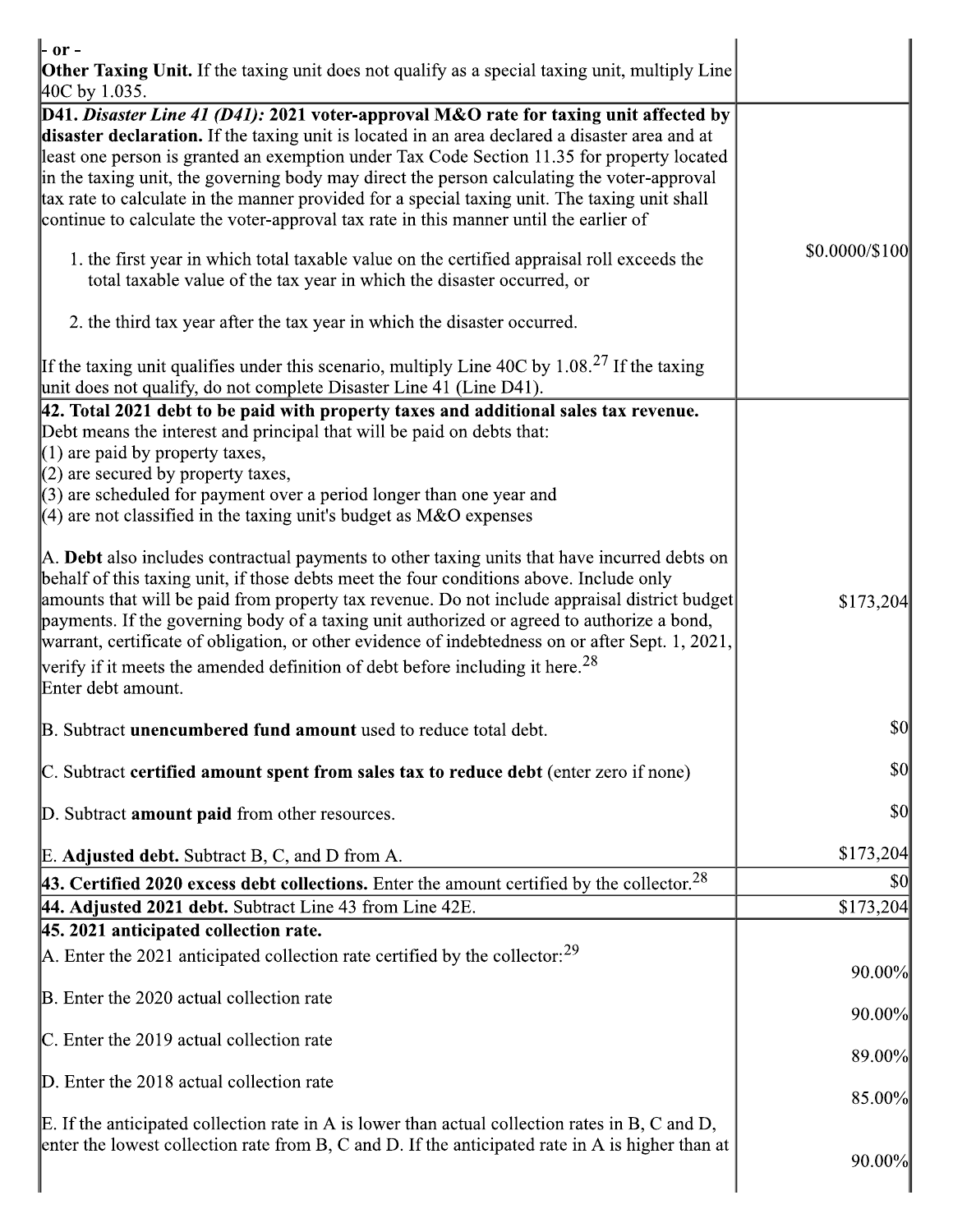| least one of the rates in the prior three years, enter the rate from A. Note that the rate can be                                                                                                                                                                                    |                      |
|--------------------------------------------------------------------------------------------------------------------------------------------------------------------------------------------------------------------------------------------------------------------------------------|----------------------|
| greater than $100\%$ <sup>31</sup>                                                                                                                                                                                                                                                   |                      |
| $ 46.2021$ debt adjusted for collections. Divide Line 44 by Line 45E                                                                                                                                                                                                                 | \$192,448            |
| <b>47. 2021 total taxable value.</b> Enter the amount on Line 21 of the <i>No-New-Revenue Tax Rate</i><br>Worksheet.                                                                                                                                                                 | \$214,272,943        |
| <b>48. 2021 debt tax rate.</b> Divide Line 46 by Line 47 and multiply by $$100$ .                                                                                                                                                                                                    | \$0.0898/\$100       |
| 49. 2021 voter-approval tax rate. Add Lines 41 and 48.                                                                                                                                                                                                                               | $$0.7950/\$100$      |
| D49. Disaster Line 49 (D49): 2021 voter-approval tax rate for taxing unit affected by<br>disaster declaration. Complete this line if the taxing unit calculated the voter-approval tax<br>rate in the manner provided for a special taxing unit on Line D41.<br>Add Line D41 and 48. | $$0.0000 \times 100$ |
| <b>50. COUNTIES ONLY.</b> Add together the voter-approval tax rates for each type of tax the<br>county levies. The total is the 2021 county voter-approval tax rate.                                                                                                                 |                      |

 $23$ Tex. Tax Code Section 26.044  $28$ Tex. Tax Code Section 26.012(7)  $24$ Tex. Tax Code Section 26.0441 <sup>29</sup>Tex. Tax Code Section 26.012(10) and 26.04(b)  $25$ Tex. Tax Code Section 26.0442  $30$ Tex. Tax Code Section 26.04(b) <sup>26</sup>Tex. Tax Code Section 26.0443 <sup>31</sup>Tex. Tax Code Section 26.04(h),(h-1) and (h-2) <sup>27</sup>Tex. Tax Code Section  $26.042(a)$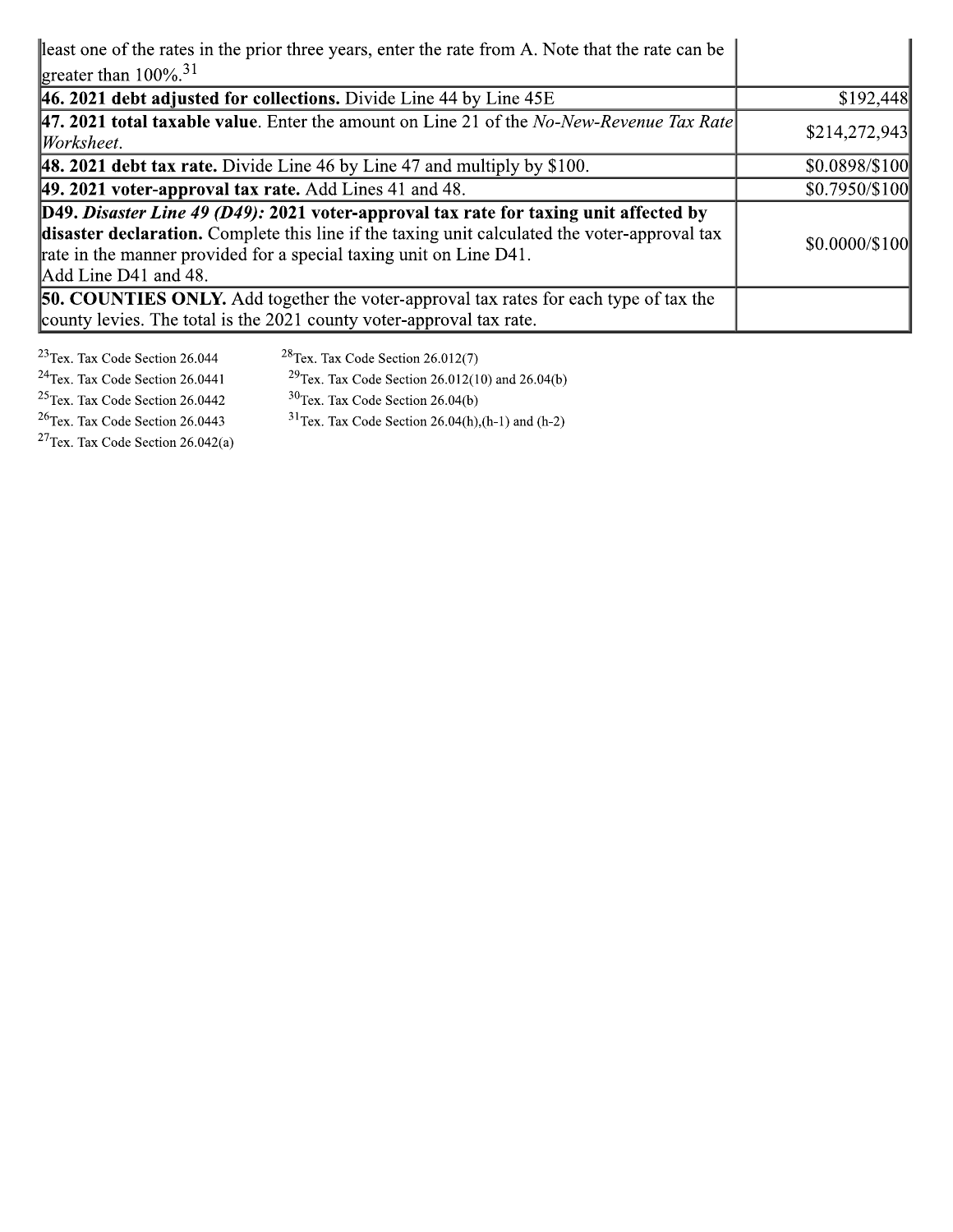#### SECTION 3: NNR Tax Rate and Voter-Approval Tax Rate Adjustments for Additional Sales Tax to Reduce **Property Taxes**

Cities, counties and hospital districts may levy a sales tax specifically to reduce property taxes. Local voters by election must approve imposing or abolishing the additional sales tax. If approved, the taxing unit must r

This section should only be completed by a county, city or hospital district that is required to adjust its NNR tax rate and/or voter-approval tax rate because it adopted the additional sales

| <b>Additional Sales and Use Tax Worksheet</b>                                                                                                                                                                            | Amount/Rate          |
|--------------------------------------------------------------------------------------------------------------------------------------------------------------------------------------------------------------------------|----------------------|
| <b>51. Taxable Sales.</b> For taxing units that adopted the sales tax in November 2020 or May                                                                                                                            |                      |
| 2021, enter the Comptroller's estimate of taxable sales for the previous four quarters. <sup>20</sup>                                                                                                                    | $\frac{1}{2}$        |
| Estimates of taxable sales may be obtained through the Comptroller's Allocation Historical                                                                                                                               |                      |
| Summary webpage. Taxing units that adopted the sales tax before November 2020, enter 0.                                                                                                                                  |                      |
| 52. Estimated sales tax revenue. Counties exclude any amount that is or will be spent for                                                                                                                                |                      |
| economic development grants from the amount of estimated sales tax revenue. <sup>33</sup>                                                                                                                                |                      |
| Taxing units that adopted the sales tax in November 2020 or in May 2021. Multiply the<br>amount on Line 51 by the sales tax rate $(.01, .005)$ or $.0025$ , as applicable) and multiply the<br>result by $.95^{34}$      | <b>\$0</b>           |
| - or -                                                                                                                                                                                                                   |                      |
| <b>Taxing units that adopted the sales tax before November 2020.</b> Enter the sales tax<br>revenue for the previous four quarters. Do not multiply by .95.                                                              |                      |
| <b>53. 2021 total taxable value.</b> Enter the amount from Line 21 of the <i>No-New-Revenue Tax</i><br>Rate Worksheet.                                                                                                   | \$214,272,943        |
| <b>54. Sales tax adjustment rate.</b> Divide Line 52 by Line 53 and multiply by \$100.                                                                                                                                   | $$0.0000 \times 100$ |
| <b>55. 2021 NNR tax rate, unadjusted for sales tax.</b> $35$ Enter the rate from Line 26 or 27, as<br>applicable, on the No-New-Revenue Tax Rate Worksheet.                                                              | \$0.7769/\$100       |
| 56. 2021 NNR tax rate, adjusted for sales tax.                                                                                                                                                                           |                      |
| Taxing units that adopted the sales tax in November 2020 or in May 2021.                                                                                                                                                 | \$0.7769/\$100       |
| Subtract Line 54 from Line 55. Skip to Line 57 if you adopted the additional sales tax before                                                                                                                            |                      |
| November 2020.                                                                                                                                                                                                           |                      |
| <b>57. 2021 voter-approval tax rate, unadjusted for sales tax.</b> <sup>36</sup> Enter the rate from Line 49,<br>Line D49 (disaster), or Line 50 (counties), as applicable, of the Voter-Approval Tax Rate<br>Worksheet. | \$0.7950/\$100       |
| <b>58. 2021 voter-approval tax rate, adjusted for sales tax.</b> Subtract Line 54 from Line 57.                                                                                                                          | \$0.7950/\$100       |

 $31$ Reserved for expansion

 $34$ Tex. Tax Code Section 26.041(d)

 $32$ Tex. Tax Code Section 26.041(d)  $33$ Tex. Tax Code Section 26.041(i)

 $35$ Tex. Tax Code Section 26.04(c)  $36$ Tex. Tax Code Section 26.04(c)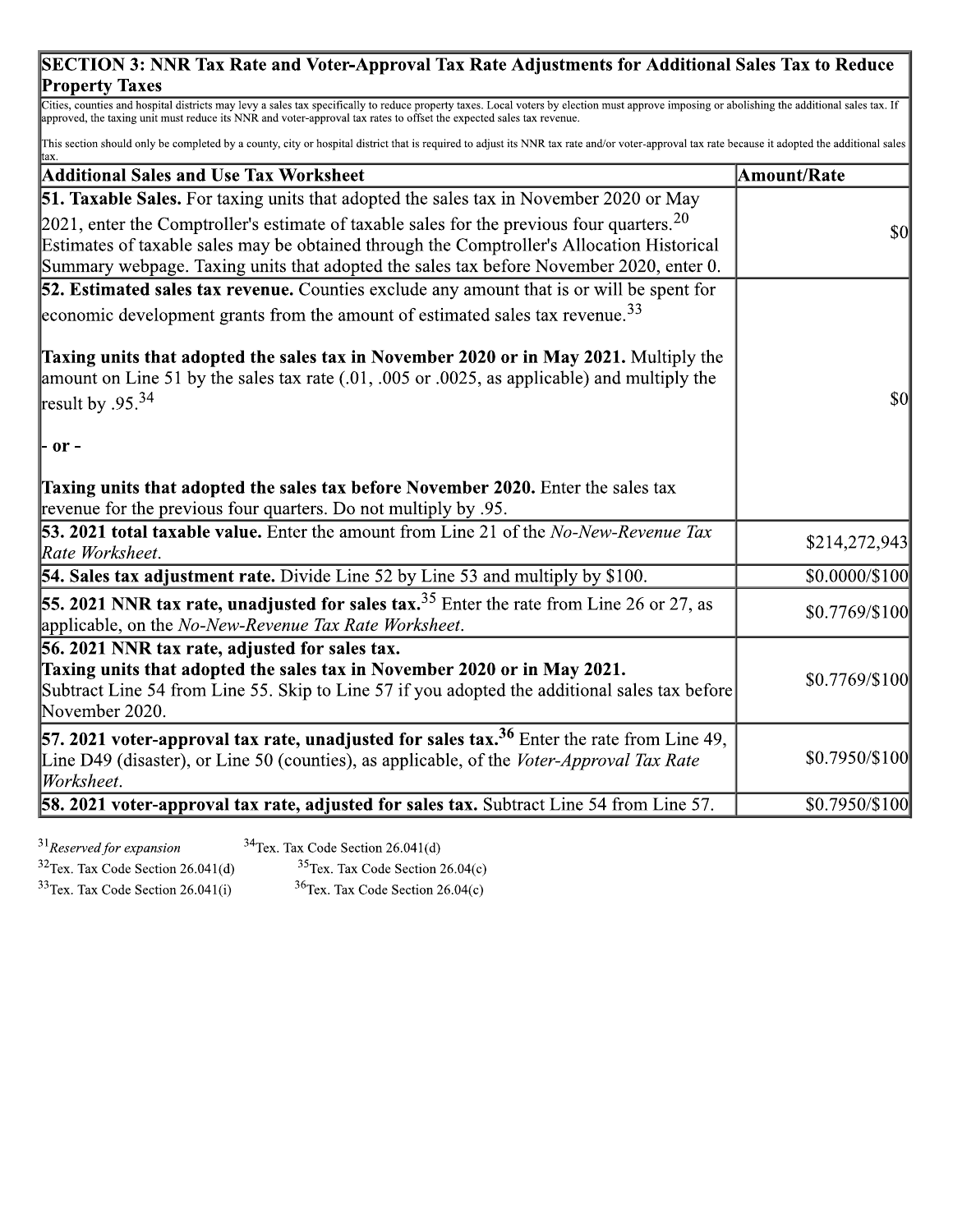#### **SECTION 4: Voter-Approval Tax Rate Adjustment for Pollution Control**

A taxing unit may raise its rate for M&O funds used to pay for a facility, device or method for the control of air, water or land pollution. This includes any land, structure, building, installation, excavation, machinery, assessor with a copy of the TCEQ letter of determination that states the portion of the cost of the installation for pollution control.

This section should only be completed by a taxing unit that uses M&O funds to pay for a facility, device or method for the control of air, water or land pollution.

| <b>Voter-Approval Protection for Pollution Control Worksheet</b>                                         | Amount/Rate          |
|----------------------------------------------------------------------------------------------------------|----------------------|
| 59. Certified expenses from the Texas Commission on Environmental Quality (TCEQ).                        |                      |
| Enter the amount certified in the determination letter from $TCEQ$ . <sup>37</sup> The taxing unit shall | \$0l                 |
| provide its tax assessor-collector with a copy of the letter. $38$                                       |                      |
| <b>60. 2021 total taxable value.</b> Enter the amount from Line 21 of the No-New-Revenue Tax             | \$214,272,943        |
| Rate Worksheet.                                                                                          |                      |
| <b>61. Additional rate for pollution control.</b> Divide Line 59 by Line 60 and multiply by \$100.       | $$0.0000 \times 100$ |
| $\left  62.2021 \right $ voter-approval tax rate, adjusted for pollution control. Add Line 61 to one of  |                      |
| the following lines (as applicable): Line 49, Line D49 (disaster), Line 50 (counties) or Line            | \$0.7950/\$100       |
| 58 (taxing units with the additional sales tax).                                                         |                      |

 $37$ Tex. Tax Code Section 26.045(d)

 $38$  Tex. Tax Code Section 26.045(i)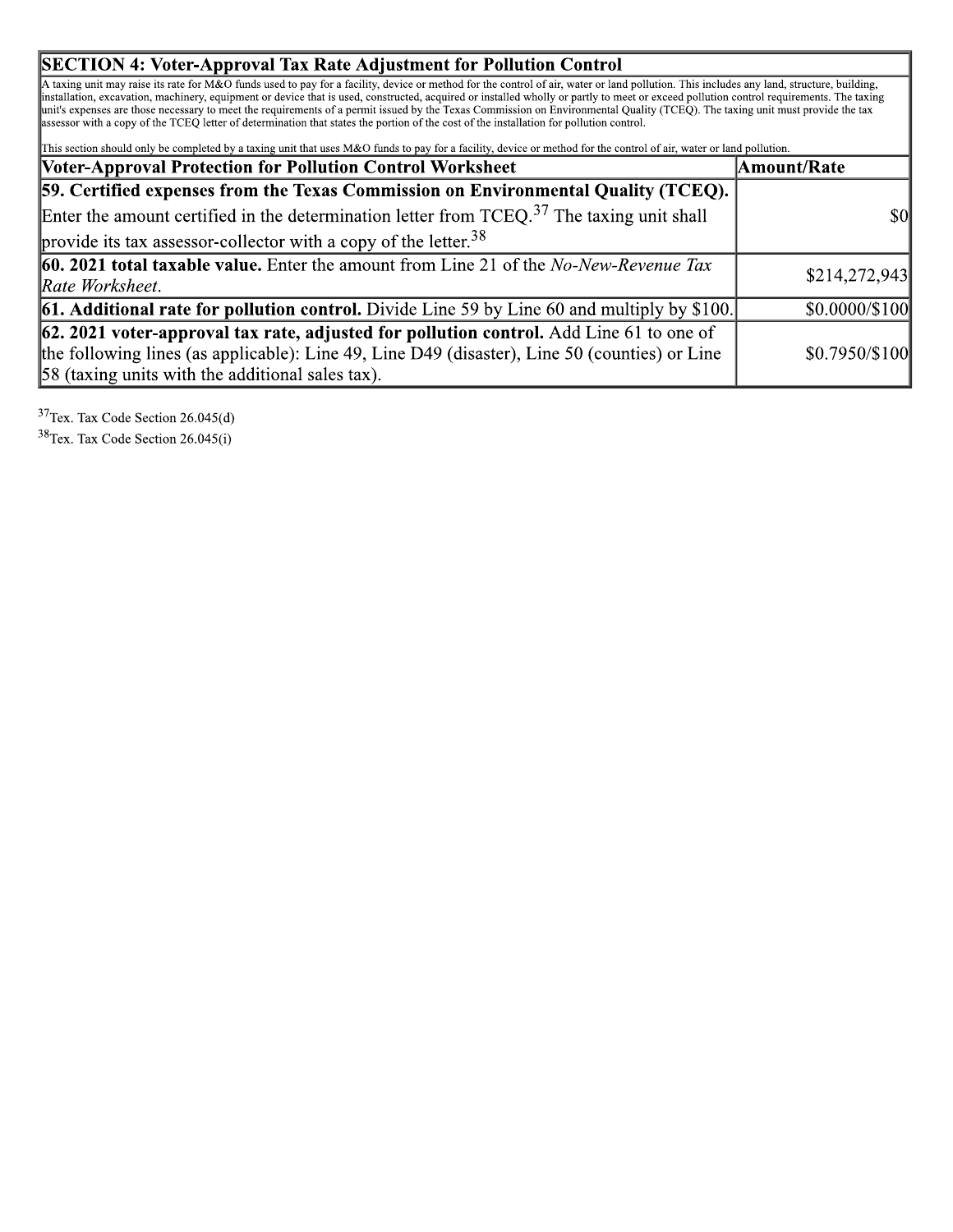#### **SECTION 5: Voter-Approval Tax Rate Adjustment for Unused Increment Rate**

The unused increment rate is the rate equal to the difference between the adopted tax rate and voter-approval tax rate before the unused increment rate for the prior three years.<sup>39</sup> In a year where a taxing unit adopts a

The difference between the adopted tax rate and voter-approval tax rate is considered zero in the following scenarios:

- a tax year before 2020; and  $40$
- a tax year in which the municipality is a defunding municipality, as defined by Tax Code Section  $26.0501(a)$ ;<sup>41</sup> or
- after Jan. 1, 2022, a tax year in which the comptroller determines that the county implemented a budget reduction or reallocation described by Local Government Code Section  $\bullet$  $120.002(a)$  without the required voter approval.<sup>42</sup>

This section should only be completed by a taxing unit that does not meet the definition of a special taxing unit.<sup>43</sup>

| <b>Unused Increment Rate Worksheet</b>                                                                                                                                                                                                                                                                                   | Amount/Rate    |
|--------------------------------------------------------------------------------------------------------------------------------------------------------------------------------------------------------------------------------------------------------------------------------------------------------------------------|----------------|
| <b>63. 2020 unused increment rate.</b> Subtract the 2020 actual tax rate and the 2020 unused<br>increment rate from the 2020 voter-approval tax rate. If the number is less than zero, enter<br>zero. If the year is prior to 2020, enter zero.                                                                          | \$0.0000       |
| <b>64. 2019 unused increment rate.</b> Subtract the 2019 actual tax rate and the 2019 unused<br>increment rate from the 2019 voter-approval tax rate. If the number is less than zero, enter<br>zero. If the year is prior to 2020, enter zero                                                                           | \$0            |
| <b>65. 2018 unused increment rate.</b> Subtract the 2018 actual tax rate and the 2018 unused<br>increment rate from the 2018 voter-approval tax rate. If the number is less than zero, enter<br>zero. If the year is prior to 2020, enter zero.                                                                          | \$0.0000       |
| <b>66. 2021 unused increment rate.</b> Add Lines $63$ , $64$ and $65$ .                                                                                                                                                                                                                                                  | \$0.0000/\$100 |
| <b>67. 2021 voter-approval tax rate, adjusted for unused increment rate.</b> <sup>23</sup> Add Line 66 to<br>one of the following lines (as applicable): Line 49, Line D49(disaster), Line 50 (counties),<br>Line 58 (taxing units with the additional sales tax) or Line $62$ (taxing units with pollution<br>control). | \$0.7950/\$100 |

 $39$ Tex. Tax Code Section 26.013(a)

 $40$ Tex. Tax Code Section 26.013(c)

<sup>41</sup>Tex. Tax Code Section 26.0501(a) and (c)

<sup>42</sup>Tex. Tax Code Section Local Gov't Code Section 120.007(d), effective Jan. 1, 2022

<sup>43</sup>Tex. Tax Code Section  $26.063(a)(1)$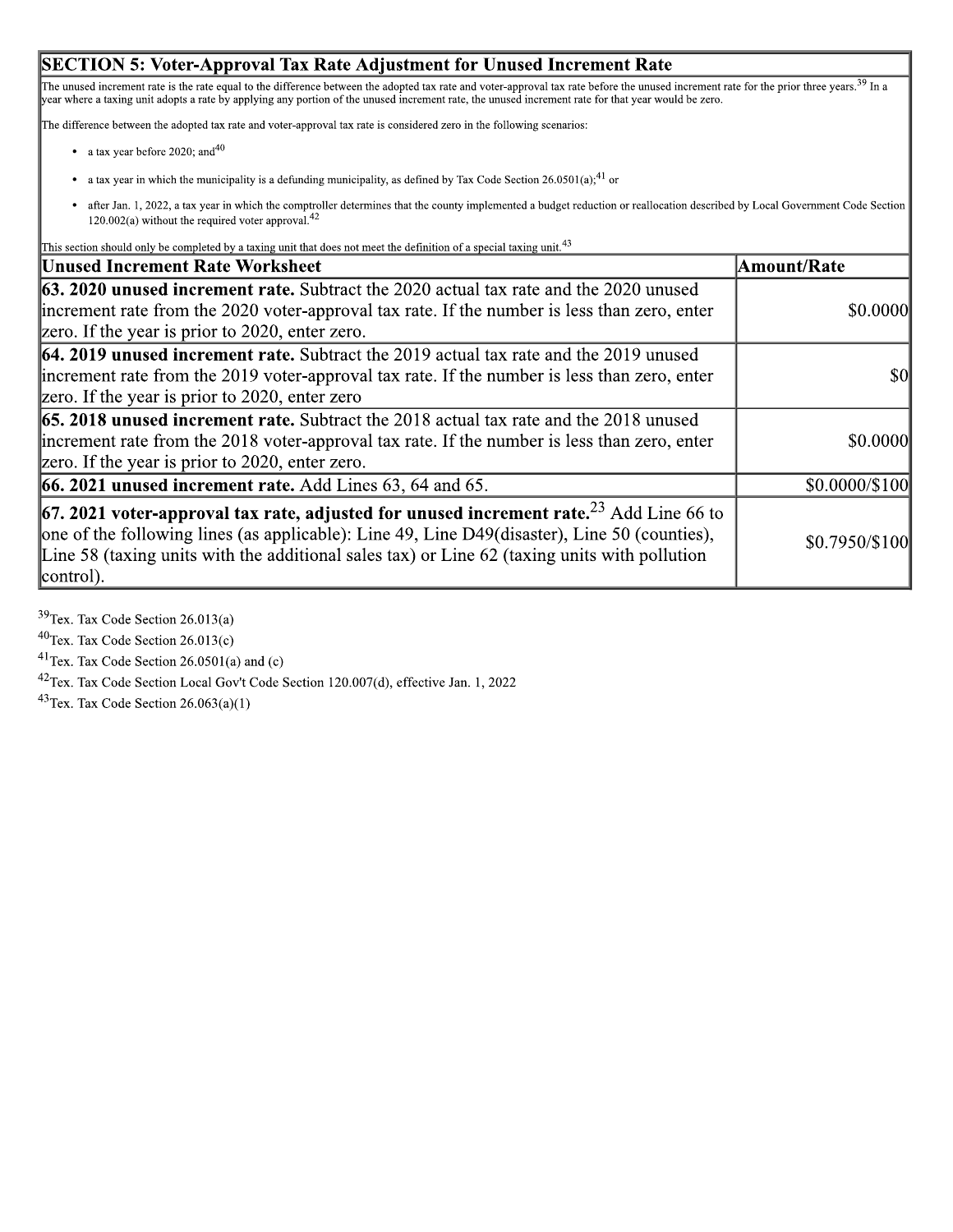| <b>SECTION 6: De Minimis Rate</b>                                                                                                                                                                      |                      |  |
|--------------------------------------------------------------------------------------------------------------------------------------------------------------------------------------------------------|----------------------|--|
| The de minimis rate is the rate equal to the sum of the no-new-revenue maintenance and operations rate, the rate that will raise \$500,000, and the current debt rate for a taxing unit. <sup>44</sup> |                      |  |
| This section should only be completed by a taxing unit that is a municipality of less than 30,000 or a taxing unit that does not meet the definition of a special taxing unit. <sup>45</sup>           |                      |  |
| De Minimis Rate Worksheet                                                                                                                                                                              | Amount/Rate          |  |
| <b>68. Adjusted 2021 NNR M&amp;O tax rate.</b> Enter the rate from Line 39 of the Voter-Approval                                                                                                       | $$0.6814/\$100$      |  |
| Tax Rate Worksheet                                                                                                                                                                                     |                      |  |
| <b>69. 2021 total taxable value.</b> Enter the amount on Line 21 of the No-New-Revenue Tax Rate                                                                                                        | \$214,272,943        |  |
| Worksheet.                                                                                                                                                                                             |                      |  |
| <b>70. Rate necessary to impose \$500,000 in taxes.</b> Divide \$500,000 by Line 69 and multiply                                                                                                       | \$0.2333             |  |
| by \$100.                                                                                                                                                                                              |                      |  |
| <b>71. 2021 debt rate.</b> Enter the rate from Line 48 of the <i>Voter-Approval Tax Rate Worksheet</i> .                                                                                               | \$0.0898/\$100       |  |
| <b>72. De minimis rate.</b> $^{23}$ Add Lines 68, 70 and 71.                                                                                                                                           | $$0.0000 \times 100$ |  |

<sup>44</sup>Tex. Tax Code Section  $26.012(8-a)$ <br><sup>45</sup>Tex. Tax Code Section  $26.063(a)(1)$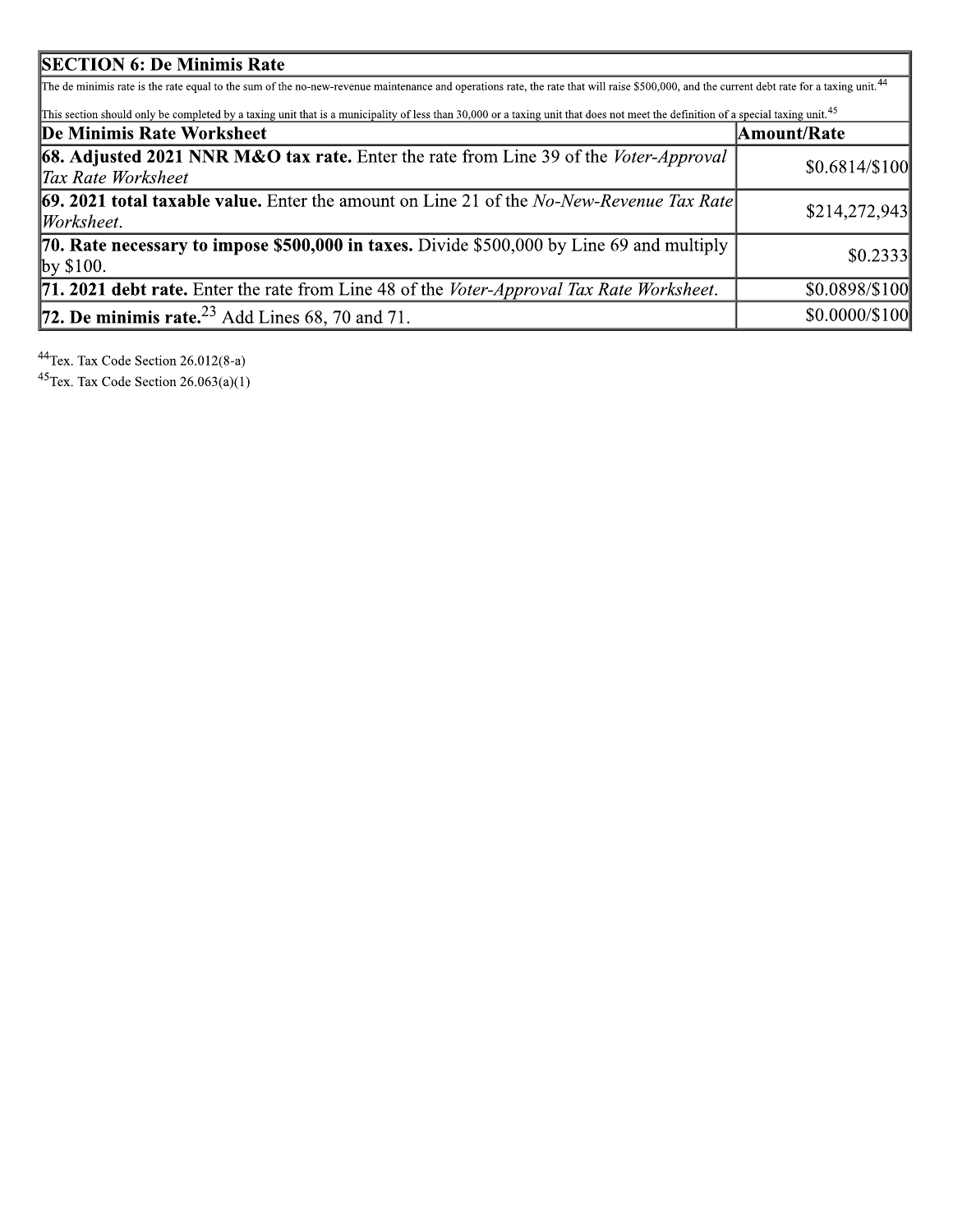#### SECTION 7: Voter-Approval Tax Rate Adjustment for Emergency Revenue Rate

In the tax year after the end of the disaster calculation time period detailed in Tax Code Section 26.042(a), a taxing unit that calculated its voter-approval tax rate in the manner provided<br>for a special taxing unit due t

Similarly, if a taxing unit adopted a tax rate that exceeded its voter-approval tax rate, calculated normally, without holding an election to respond to a disaster, as allowed by Tax Code<br>Section 26.042(d), in the prior ye

Voter-approval tax rate in the manner provided for a special taxing unit due to a declared disaster in 2020, as provided for in the recently repealed Tax Code Sections 26.04(c-1) and 26.041(c-1). NOTE: This section will not apply to any taxing units in 2021. It is added to implement Senate Bill 1438 (87th Regular Session) and does not apply to a taxing unit that calculated its

In future tax years, this section will apply to a taxing unit other than a special taxing unit that:

- directed the designated officer or employee to calculate the voter-approval tax rate of the taxing unit in the manner provided for a special taxing unit in the prior year; and
- the current year is the first tax year in which the total taxable value of property taxable by the taxing unit as shown on the appraisal roll for the taxing unit submitted by the assessor for the taxing unit to the governing body exceeds the total taxable value of property taxable by the taxing unit on January 1 of the tax year in which the disaster occurred or the disaster occurred four years ago.

In future tax years, this section will also apply to a taxing unit in a disaster area that adopted a tax rate greater than its voter-approval tax rate without holding an election in the prior year.

Note: This section does not apply if a taxing unit is continuing to calculate its voter-approval tax rate in the manner provided for a special taxing unit because it is still within the disaster calculation time period det

| <b>Emergency Revenue Rate Worksheet</b>                                                                                                                                                                                                                                                                                                                                                                                                                                                                                                                                                                                                         | Amount/Rate |
|-------------------------------------------------------------------------------------------------------------------------------------------------------------------------------------------------------------------------------------------------------------------------------------------------------------------------------------------------------------------------------------------------------------------------------------------------------------------------------------------------------------------------------------------------------------------------------------------------------------------------------------------------|-------------|
| 73. 2020 adopted tax rate. Enter the rate in Line 4 of the No-New-Revenue Tax Rate<br>Worksheet.                                                                                                                                                                                                                                                                                                                                                                                                                                                                                                                                                | N/A         |
| 74. Adjusted 2020 voter-approval tax rate. Use the taxing unit's Tax Rate Calculation<br>Worksheets from the prior year(s) to complete this line.                                                                                                                                                                                                                                                                                                                                                                                                                                                                                               |             |
| If a disaster occurred in 2020 and the taxing unit calculated its 2020 voter-approval tax rate<br>using a multiplier of 1.08 on Disaster Line 41 (D41) of the 2020 worksheet due to a disaster,<br>enter the 2020 voter-approval tax rate as calculated using a multiplier of 1.035 from Line 49.                                                                                                                                                                                                                                                                                                                                               |             |
| - or -<br>If a disaster occurred prior to 2020 for which the taxing unit continued to calculate its voter-<br>approval tax rate using a multiplier of 1.08 on Disaster Line 41 (D41) in 2020, complete the<br>separate Adjusted Voter-Approval Tax Rate for Taxing Units in Disaster Area Calculation<br><i>Worksheet</i> to recalculate the voter-approval tax rate the taxing unit would have calculated in<br>2020 if it had generated revenue based on an adopted tax rate using a multiplier of 1.035 in<br>the year(s) following the disaster. <sup>48</sup> Enter the final adjusted 2020 voter-approval tax rate<br>from the worksheet. | N/A         |
| - or -<br>If the taxing unit adopted a tax rate above the 2020 voter-approval tax rate without<br>calculating a disaster tax rate or holding an election due to a disaster, no recalculation is<br>necessary. Enter the voter-approval tax rate from the prior year's worksheet.                                                                                                                                                                                                                                                                                                                                                                |             |
| 75. Increase in 2020 tax rate due to disaster. Subtract Line 74 from Line 73.                                                                                                                                                                                                                                                                                                                                                                                                                                                                                                                                                                   | N/A         |
| <b>76. Adjusted 2020 taxable value.</b> Enter the amount in Line 14 of the <i>No-New-Revenue Tax</i><br>Rate Worksheet.                                                                                                                                                                                                                                                                                                                                                                                                                                                                                                                         | N/A         |
| 77. Emergency revenue. Multiply Line 75 by Line 76 and divide by \$100.                                                                                                                                                                                                                                                                                                                                                                                                                                                                                                                                                                         | N/A         |
| 78. Adjusted 2021 taxable value. Enter the amount in Line 25 of the No-New-Revenue Tax<br>Rate Worksheet.                                                                                                                                                                                                                                                                                                                                                                                                                                                                                                                                       | N/A         |
| 79. Emergency revenue rate. Divide Line 77 by Line 78 and multiply by \$100. <sup>49</sup>                                                                                                                                                                                                                                                                                                                                                                                                                                                                                                                                                      | N/A         |
| <b>80. 2021 voter-approval tax rate, adjusted for emergency revenue.</b> Subtract Line 79 from<br>one of the following lines (as applicable): Line 49, Line D49(disaster), Line 50 (counties),<br>Line 58 (taxing units with the additional sales tax), Line $62$ (taxing units with pollution<br>control) or Line 67 (taxing units with the unused increment rate).                                                                                                                                                                                                                                                                            | N/A         |

<sup>&</sup>lt;sup>46</sup>Tex. Tax Code Section 26.042(b)

<sup>&</sup>lt;sup>47</sup>Tex. Tax Code Section 26.042(f)

<sup>&</sup>lt;sup>48</sup>Tex. Tax Code Section 26.042(c)